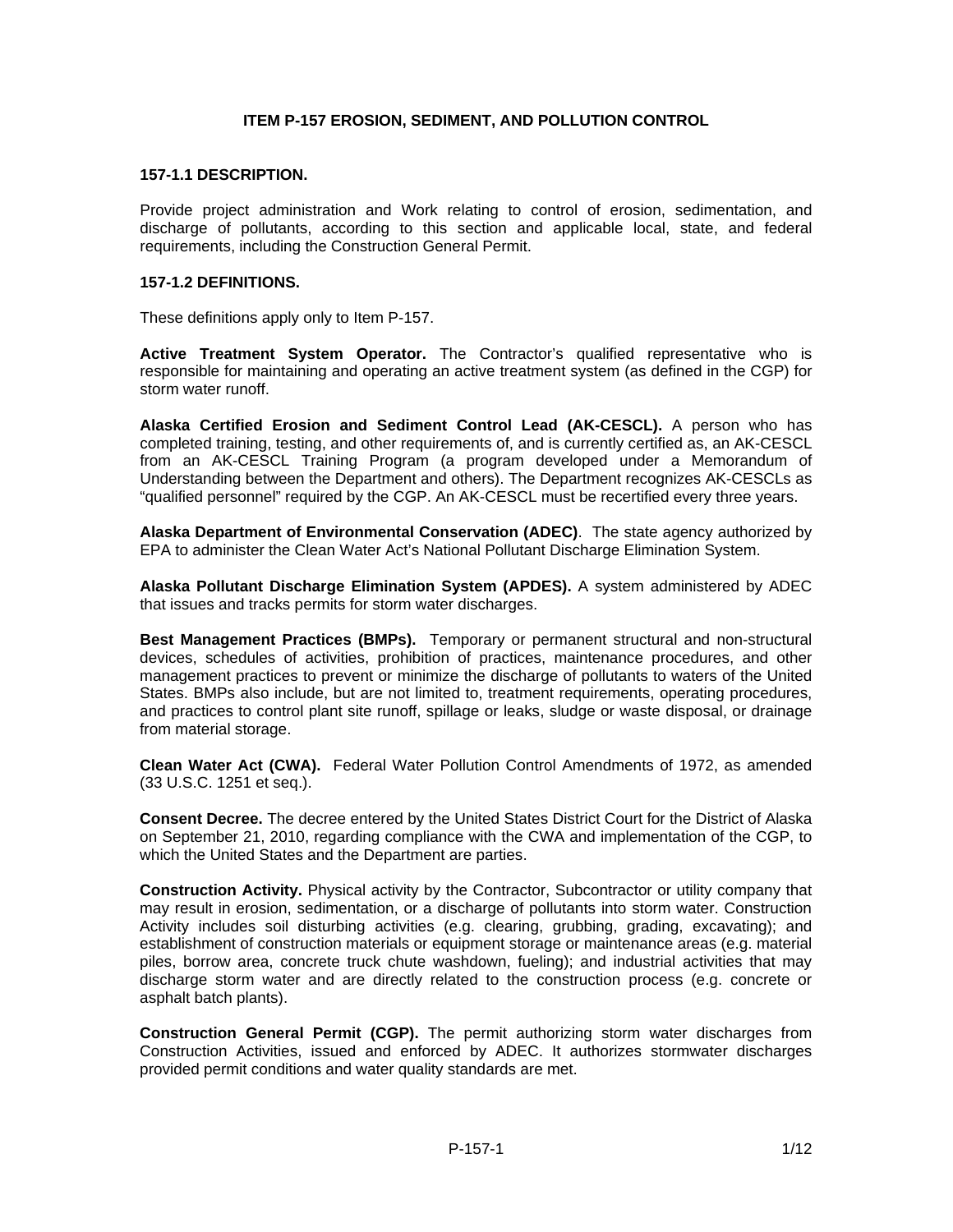**Corp of Engineers Permit (COE Permit).** A U.S. Army Corp of Engineers Permit for construction in waters of the US. Such permit may be issued under Section 10 of the Rivers and Harbors Act of 1899, or Section 404 of the Clean Water Act.

**Electronic Notice of Intent (eNOI).** The electronic Notice of Intent submitted to ADEC, to obtain coverage under the CGP.

**Electronic Notice of Termination (eNOT).** The electronic Notice of Termination submitted to ADEC, to end coverage under the CGP.

**Environmental Protection Agency (EPA).** A federal agency charged to protect human health and the environment.

**Erosion and Sediment Control Plan (ESCP).** The Department's project specific document that illustrates measures to control erosion and sediment on the project. The ESCP provides bidders with the basis for cost estimating and guidance for developing an acceptable Storm Water Pollutant Prevention Plan (SWPPP).

**Final Stabilization.** Is defined in this section as it is defined in the CGP.

**Hazardous Material Control Plan (HMCP).** The Contractor's detailed project specific plan for prevention of pollution from storage, use, transfer, containment, cleanup, and disposal of hazardous material (including, but are not limited to, petroleum products related to construction activities and equipment). The HMCP is included as an appendix to the SWPPP.

**Inspection.** An inspection required by the CGP or the SWPPP, usually performed together by the Contractor's SWPPP Manager and Department's stormwater inspector.

**Municipal Separate Storm Sewer System (MS4) Permit.** An ADEC storm water discharge permit issued to certain local governments and other public bodies for operation of storm water conveyances and drainage systems. See CGP for further definition.

**Multi-Sector General Permit (MSGP).** The Alaska Pollutant Discharge Elimination System General Permit for storm water discharges associated with industrial activity.

**Operator(s).** The party or co-parties associated with a regulated activity that has responsibility to obtain permit coverage under the CGP. "Operator" for the purpose of the CGP and in the context of storm water associated with construction activity, means any party associated with a construction project that meets either of the following two criteria:

- **a.** The party has operational control over construction plans and specifications, including the ability to make modifications to those plans and specifications; or
- **b.** The party has day to day operational control of those activities at a project which are necessary to ensure compliance with a SWPPP for the site or other permit conditions (e.g. they are authorized to direct workers at a site to carry out activities required by the SWPPP or comply with other permit conditions).

**Pollutant.** Any substance or item meeting the definition of pollutant contained in 40 CFR 122.2. A partial listing from this definition includes: dredged spoil, solid waste, sewage, garbage, sewage sludge, chemical wastes, biological materials, wrecked or discarded equipment, rock, sand, cellar dirt and industrial or municipal waste.

**Project Zone.** The physical area provided by the Department for Construction. The Project Zone includes the area of highway or facility under construction, project staging and equipment areas, and material and disposal sites; when those areas, routes and sites, are provided by the Department by the Contract and are directly related to the Contract.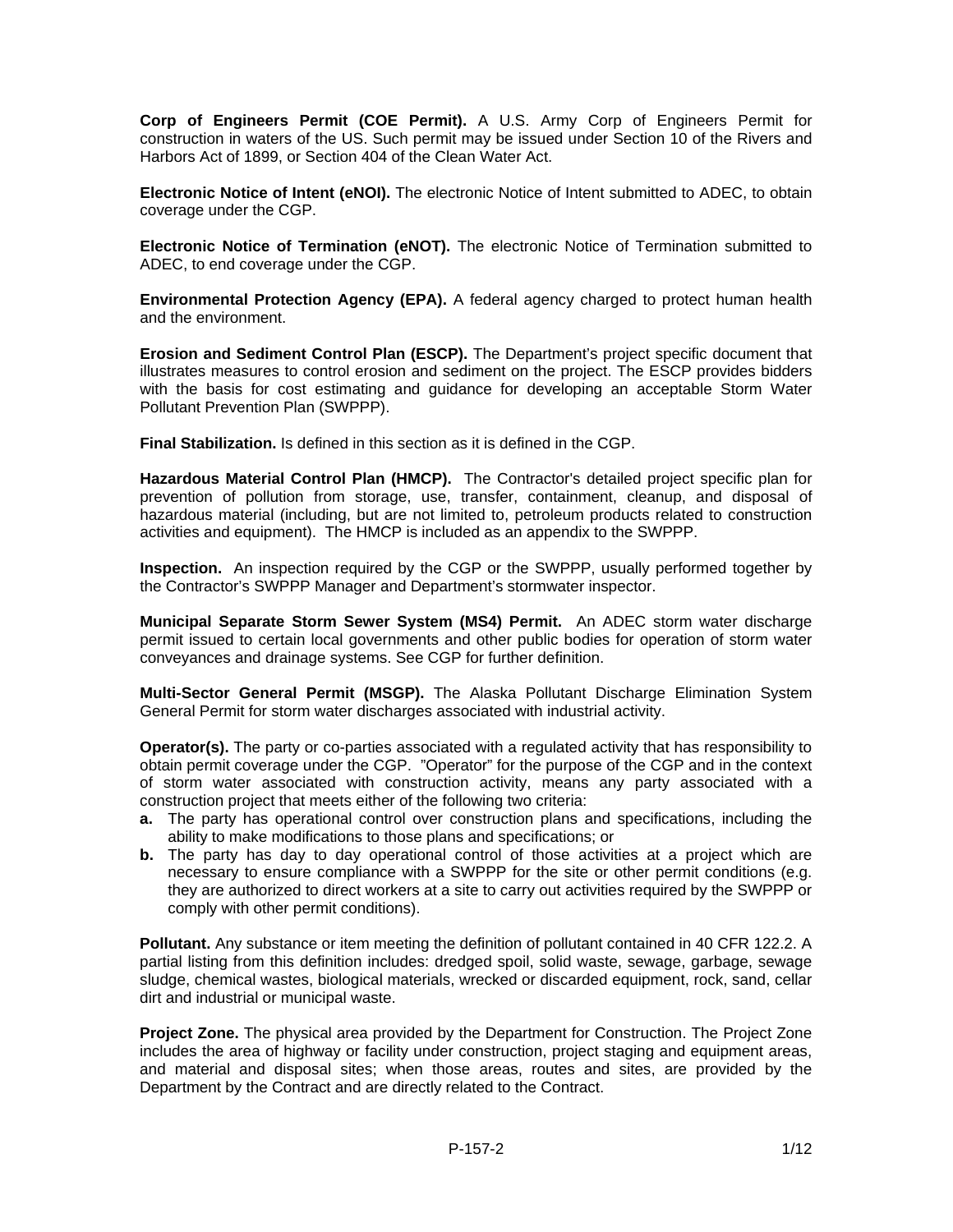Material sites, material processing sites, disposal sites, haul routes, staging and equipment storage areas; that are furnished by the Contractor or a commercial operator are not included in the Project Zone.

**Records.** Any record, report, information, document or photograph required to be created or maintained pursuant to the requirements of the Consent Decree, the CGP, the CGP storm water requirements of the Clean Water Act; and applicable local, state, and federal laws and regulations regarding document preservation.

**Spill Prevention, Control and Countermeasure Plan (SPCC Plan).** The Contractor's detailed plan for petroleum spill prevention and control measures, that meet the requirements of 40 CFR 112.

**Spill Response Field Representative.** The Contractor's representative with authority and responsibility for managing, implementing, and executing the HMCP and SPCC Plan.

**Storm Event.** A rainfall event that produces more than 0.5 inch of precipitation in 24 hours and that is separated from the previous storm event by at least 3 days of dry weather.

**Storm Water Pollution Prevention Plan (SWPPP).** The Contractor's detailed project specific plan to minimize erosion and contain sediment within the Project Zone, and to prevent discharge of pollutants that exceed applicable water quality standards. The SWPPP includes, but is not limited to, amendments, records of activities, inspection schedules and reports, qualifications of key personnel, and all other documentation, required by the CGP and this specification, and other applicable local, state, and federal laws and regulations.

**Storm Water Pollution Prevention Plan Two (SWPPP2).** The Contractor's detailed project specific plan to comply with CGP or MSGP requirements, for Contractor construction-related activities outside the Project Zone.

**Subcontractor Spill Response Coordinator.** The subcontractor's representative with authority and responsibility for coordinating the subcontractor's activities in compliance with the HMCP and SPCC Plan.

**Subcontractor SWPPP Coordinator.** The subcontractor's representative with authority to direct the subcontractor's work, and who is responsible for coordination with the Superintendent and SWPPP Manager, and for the subcontractor's compliance with the SWPPP.

**Superintendent.** The Contractor's duly authorized representative in responsible charge of the work. The Superintendent has responsibility and authority for the overall operation of the Project and for Contractor furnished sites and facilities directly related to the Project.

**SWPPP Amendment.** A revision or document that adds to, deletes from, or modifies the SWPPP.

**SWPPP Manager.** The Contractor's qualified representative who conducts Inspections, updates SWPPP records, and has authority to suspend work and to implement corrective actions required for CGP compliance.

**SWPPP Preparer.** The Contractor's qualified representative who is responsible for developing the initial SWPPP.

**Utility Spill Response Coordinator.** The Utility's representative with authority and responsibility for coordinating the Utility's activities in compliance with the HMCP and SPCC Plan.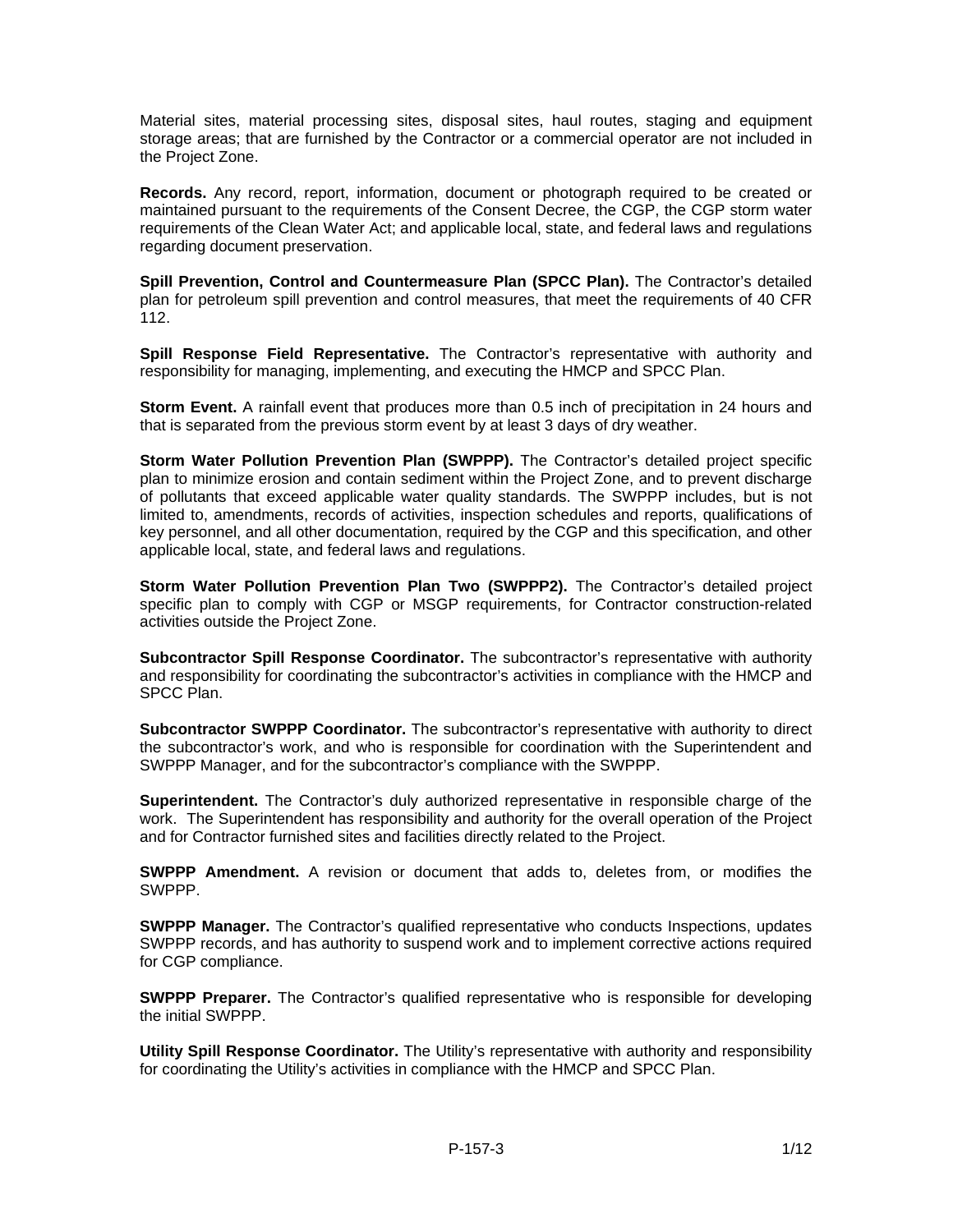**Utility SWPPP Coordinator.** The Utility's representative with authority to direct the Utility's work, and who is responsible for coordination with the Superintendent and SWPPP Manager, and for the Utility's compliance with the SWPPP.

# **157-1.3 PLAN AND PERMIT SUBMITTALS.**

For plans listed in Subsection GCP-80-03.f (SWPPP and HMCP) use the Contractor submission and Department review deadlines identified in Subsection 157-1.3.

Partial and incomplete submittals will not be accepted for review. Any submittal that is resubmitted or revised after submission, but before the review is completed, will restart the submittal review timeline. No additional Contract time or additional compensation will be allowed due to delays caused by partial or incomplete submittals, or required re-submittals.

**a. Storm Water Pollution Prevention Plan.** Submit an electronic copy and three hard copies of the SWPPP to the Engineer for approval. Deliver these documents to the Engineer at least 21 days before beginning Construction Activity. Organize and bind the SWPPP and related documents for submittal according to the requirements of Subsection 157-2.1.b.

The Department will review the SWPPP submittals within 14 days after they are received. Submittals will be returned to the Contractor, and marked as either "rejected" with reasons listed or as "approved" by the Department. When the submittal is rejected, the Contractor must revise and resubmit the SWPPP. The 14 day review period will restart when the contractor submits an electronic copy and three hard copies of the revised SWPPP to the Engineer for approval.

After the SWPPP is approved by the Department, the Contractor must sign and certify the approved SWPPP. See Item 4 for further SWPPP submittal requirements.

- **b. Hazardous Material Control Plan.** Submit an electronic copy and three hard copies of the HMCP, as an appendix to the SWPPP, to the Engineer for approval. The HMCP submittal and review timeline, and signature requirements are the same as the SWPPP.
- **c. Spill Prevention, Control and Countermeasure Plan.** When a SPCC Plan is required under Subsection 157-2.3, submit an electronic copy and three signed hard copies of the SPCC Plan to the Engineer. Deliver these documents to the Engineer at least 21 days before beginning Construction Activity. The Department reserves the right to review the SPCC Plan and require modifications.
- **d. CGP Coverage.** The Contractor is responsible for permitting of Contractor and subcontractor Construction Activities related to the Project. Do not use the SWPPP for Construction Activities outside the Project Zone where the Department is not an operator. Use a SWPPP2 for Construction Activities outside the Project Zone.

After Department approval of the SWPPP and prior to beginning Construction Activity, submit an eNOI with the required fee to ADEC for coverage under the Construction General Permit (CGP). Submit a copy of the signed eNOI and ADEC's written acknowledgement (by letter or other document) to the Engineer as soon as practicable and no later than three days after filing eNOI or receiving a written response.

Do not begin Construction Activity until the conditions listed in Subsection 157-3.1.a are completed.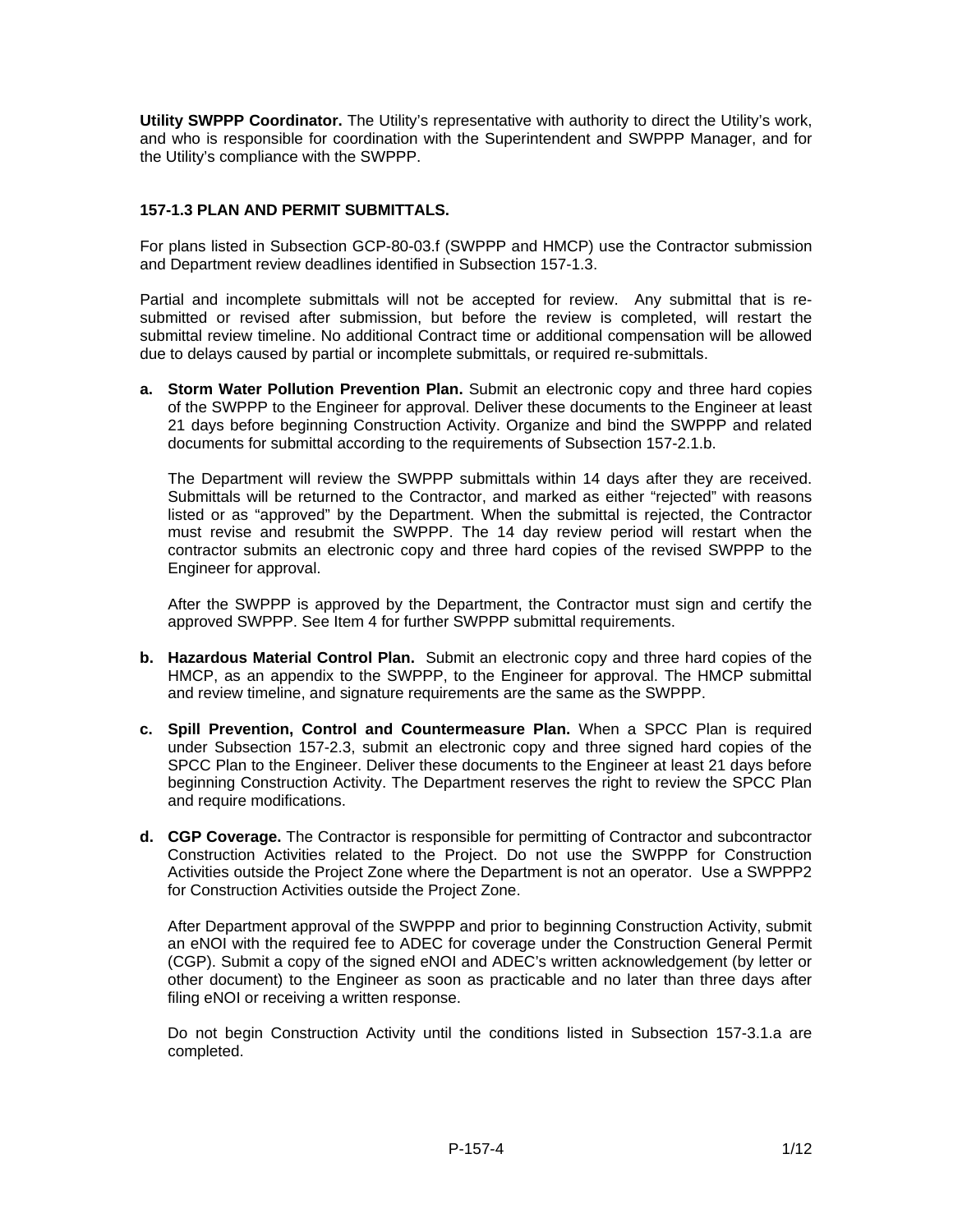The Department will submit an eNOI to ADEC for Construction Activities inside the Project Zone. The Engineer will provide the Contractor with a copy of the Department's eNOI and ADEC's written acknowledgment (by letter or other document), for inclusion in the SWPPP.

Before Construction Activities occur transmit to the Engineer an electronic copy of the approved and certified SWPPP, with signed Delegations of Signature Authorities, SWPPP Certifications, both permittee's signed eNOIs and ADEC's written acknowledgement.

- **e. Ending CGP Coverage.** Submit an eNOT to ADEC within 30 days after the Engineer has determined the conditions listed in Subsection 157-3.1.f have been met. Submit a copy of the signed eNOT and ADEC's acknowledgement letter to the Department within three days of filing the eNOT or receiving a written response.
- **f. ADEC SWPPP Review.** When CGP, Part 2.1.3 requires ADEC SWPPP review:
	- (1) Transmit a copy of the Department-approved SWPPP to ADEC using delivery receipt confirmation;
	- (2) Transmit a copy of the delivery receipt confirmation to the Engineer within seven days of receiving the confirmation; and
	- (3) Retain a copy of delivery receipt confirmation in the SWPPP.
- **g. Local Government SWPPP Review.** When local government or the CGP, Part 2.1.4 requires local government review:
	- (1) Transmit a copy of the Department-approved SWPPP and other information as required to local government, with the required fee. Use delivery receipt confirmation;
	- (2) Transmit a copy of the delivery receipt confirmation to the Engineer within seven days of receiving the confirmation;
	- (3) Transmit a copy of any comments by the local government to the Engineer within seven days of receipt;
	- (4) Amend the SWPPP as necessary to address local government comments and transmit SWPPP Amendments to the Engineer within seven days of receipt of the comments;
	- (5) Include a copy of local government SWPPP review letter in the SWPPP; and
	- (6) File a notification with local government that the project is ending.
- **h. Modifying Contractor's eNOI.** When required by the CGP Part 2.7, modify your eNOI to update or correct information. Reasons for modification include a change in start or end dates, small changes in number of acres to be disturbed, change in decision to use or not use treatment chemicals, or change in location of SWPPP Records.

The Contractor must submit an eNOT and then submit a new eNOI instead of an eNOI modification when: the operator has changed, the original eNOI indicates disturbed area less than five acres and the project will disturb more than five acres, or a project over five disturbed acres grows by more than 50%.

# **157-1.4 PERSONNEL QUALIFICATIONS.**

Provide documentation in the SWPPP that the individuals serving in these positions meet the personnel qualifications.

The SWPPP Preparer must meet at least one of the following qualifications:

- a. Current certification as a Certified Professional in Erosion and Sediment Control (CPESC);
- b. Current certification as AK-CESCL, and at least two years experience in erosion and sediment control, as a SWPPP Manager or SWPPP writer, or equivalent. Provide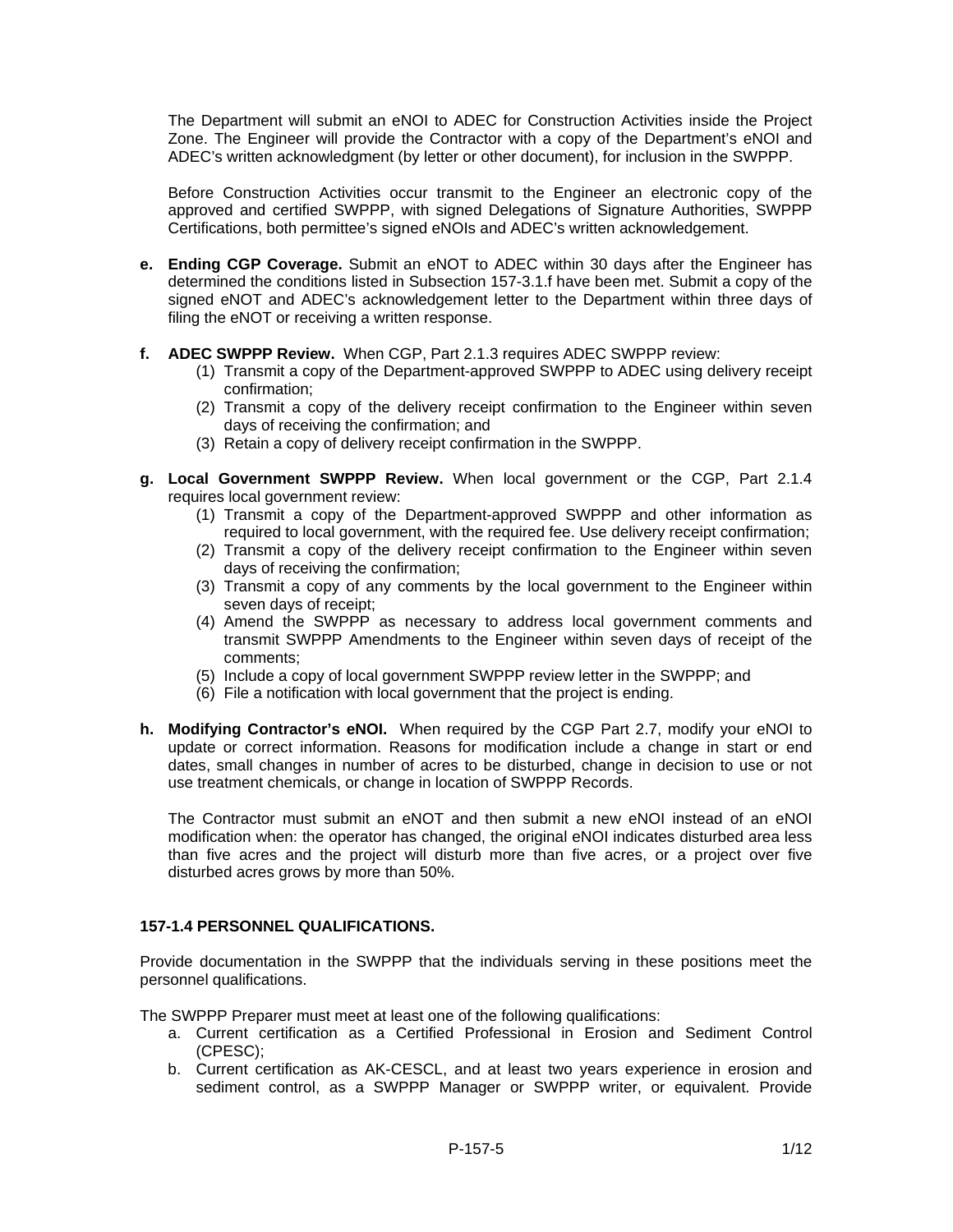documentation including project names, project timelines, and work responsibilities demonstrating the experience requirement; or

c. Professional Engineer registered in the State of Alaska with current certification as AK-CESCL.

For Projects disturbing more than 20 acres, the SWPPP Preparer must also have completed a SWPPP Preparation course.

The Superintendent must meet all the following qualifications:

- a. Current certification as AK-CESCL; and
- b. Duly authorized representative, as defined in the CGP, Appendix A, Part 1.12.3,

The SWPPP Manager must have current certification as AK-CESCL and must meet the CGP experience, training, and authority requirements identified for the Storm Water Lead and Storm Water Inspector positions as defined in the CGP, Appendix C, Qualified Person.

The Active Treatment System (ATS) operator must have current certification as AK-CESCL, and be knowledgeable in the principals and practices of treatment systems in general, and the operation of the project-specific ATS. The ATS operator must have at least three months field experience with ATS, or completion of an ATS manufacturer's training course, or completion of system operator's certification course.

The Department accepts people having any of the following certificates as equivalent to AK-CESCL, if the certificates are current according to the sponsoring organization's policies:

- a. CPESC, Certified Professional in Erosion and Sediment Control; or
- b. CISEC, Certified Inspector in Sediment and Erosion Control

## **157-1.5 SIGNATURE/CERTIFICATION REQUIREMENTS AND DELEGATIONS.**

**a. eNOI and eNOT.** The eNOI and eNOT must be signed and certified by a responsible corporate officer according to CGP Appendix A, Part 1.12.2. Signature and certification authority for the eNOI and eNOT cannot be delegated.

#### **b. Delegation of Signature Authority for Other SWPPP Documents and Reports.**

Use Form 25D-108 to delegate signature authority and certification authority to the Superintendent position, according to CGP Appendix F, Part 1.12.3, for the SWPPP, Inspection Reports and other reports required by the CGP. The Superintendent position is responsible for signing and certifying the SWPPP, Inspection Reports, and other reports required by the CGP, except the eNOI and eNOT.

- **c. Subcontractor Certification.** Subcontractors must certify that they have read and will abide by the CGP and the conditions of the project SWPPP.
- **d. Signatures and Initials.** Handwrite signatures or initials on CGP documents and SWPPP forms, wherever a signature or initial is required.

#### **157-1.6 RESPONSIBILITY FOR STORM WATER PERMIT COVERAGE.**

- **a.** The Department and the Contractor are jointly responsible for permitting and permit compliance within the Project Zone.
- **b.** The Contractor is responsible for permitting and permit compliance outside the Project Zone. The Contractor has sole responsibility for compliance with ADEC and other applicable federal, state, and local requirements, and for securing all necessary clearances, rights, and permits. Subsection GCP-70-02 describes the requirement to obtain permits, and to provide permit documents to the Engineer.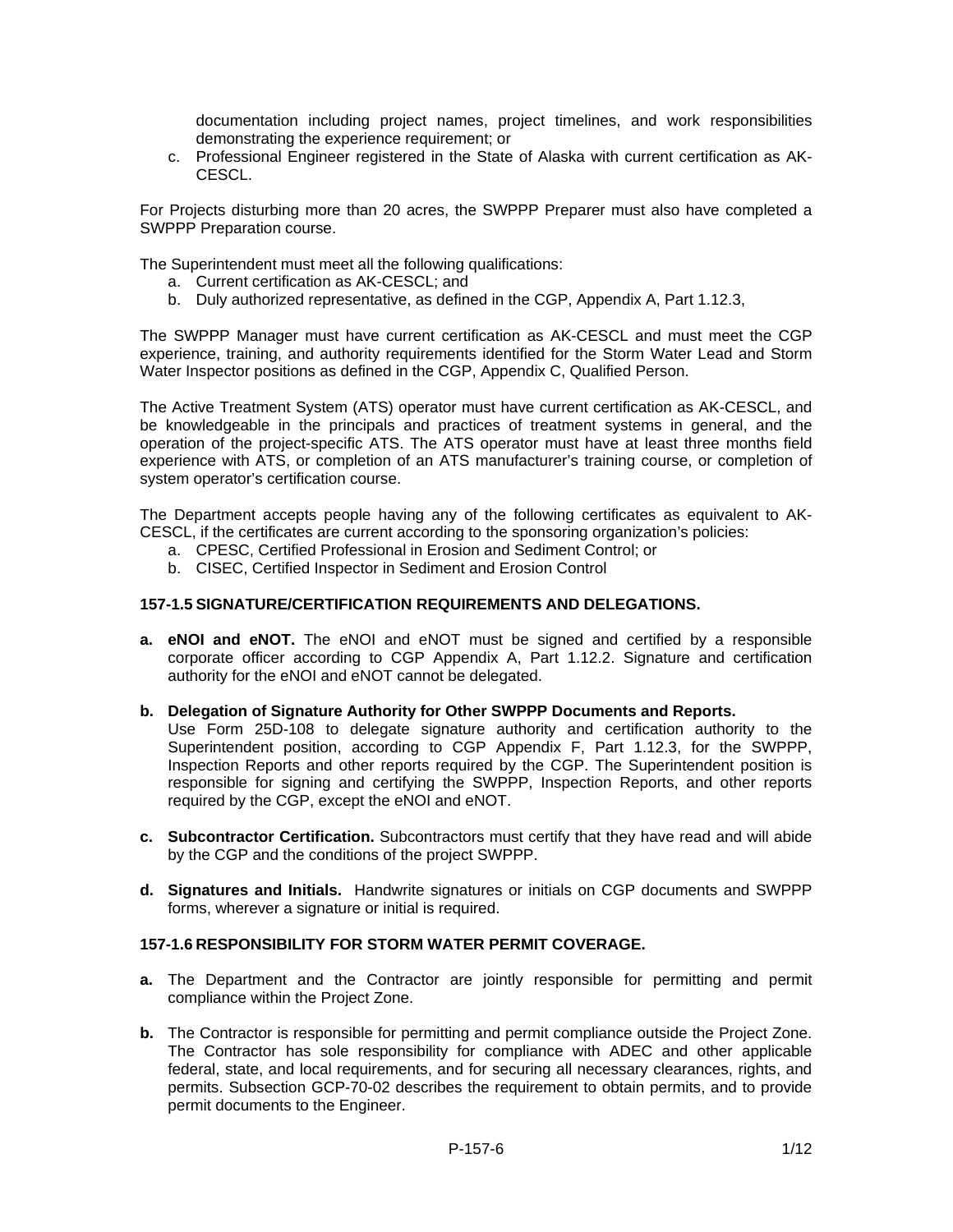- **c.** An entity that owns or operates, a commercial plant (as defined in Subsection GCP-80-01.c) or material source or disposal site outside the Project Zone, is responsible for permitting and permit compliance. The Contractor has sole responsibility to verify that the entity has appropriate permit coverage. Subsection GCP-70-02 describes the requirement to obtain permits, and to provide permit documents to the Engineer.
- **d.** The Department is not responsible for permitting or permit compliance, and is not liable for fines resulting from noncompliance with permit conditions:
	- (1) For areas outside the Project Zone;
	- (2) For Construction Activity and Support Activities outside the Project Zone; and
	- (3) For commercial plants, commercial material sources, and commercial disposal sites.

## **157-1.7 UTILITY. (Reserved for Regions)**

## **157-2.1 STORM WATER POLLUTION PREVENTION PLAN (SWPPP) REQUIREMENTS.**

#### **a. SWPPP Preparer and Pre-Construction Site Visit.**

Use a SWPPP Preparer to develop the SWPPP and associated documents, according to the requirements of the CGP and COE permit. The SWPPP Preparer must put their name, qualifications (including the expiration date of any certifications), title and company name in the SWPPP.

The SWPPP Preparer must conduct a pre-construction inspection at the Project site before construction activity begins. If the SWPPP Preparer is not a Contractor employee, the SWPPP Preparer must visit the site accompanied by the Contractor. Give the Department at least seven days notice of the site visit, so that the Department may participate.

During the pre-construction inspection, the SWPPP Preparer must identify, or if a draft of the SWPPP has already been prepared verify that the SWPPP fully addresses and describes:

- (1) Opportunities to phase construction activities;
- (2) Appropriate BMPs and their sequencing; and
- (3) Sediment controls that must be installed prior to beginning Construction Activities.

Document the SWPPP Preparer's pre-construction inspection in the SWPPP on Form 25D-106, SWPPP Pre-Construction Site Visit, including the names of attendees and the date.

#### **b. Developing the SWPPP.**

Use the Department's ESCP, Environmental commitments, and other Contract documents as a starting point for developing the SWPPP. The approved SWPPP replaces the ESCP.

Develop the SWPPP with sections and appendices, according to the current DOT&PF SWPPP template. Include information required by the Contract and the CGP.

Obtain the following forms after they have been completed by the Department and include them in the SWPPP:

- SWPPP Delegation of Signature Authority DOT&PF (25D-107)
- SWPPP Certification for DOT&PF (25D-109)
- SWPPP Delayed Action Item Report (25D-113)

Use the following Department forms for recording information in the SWPPP:

**SWPPP Amendment Log (25D-114)**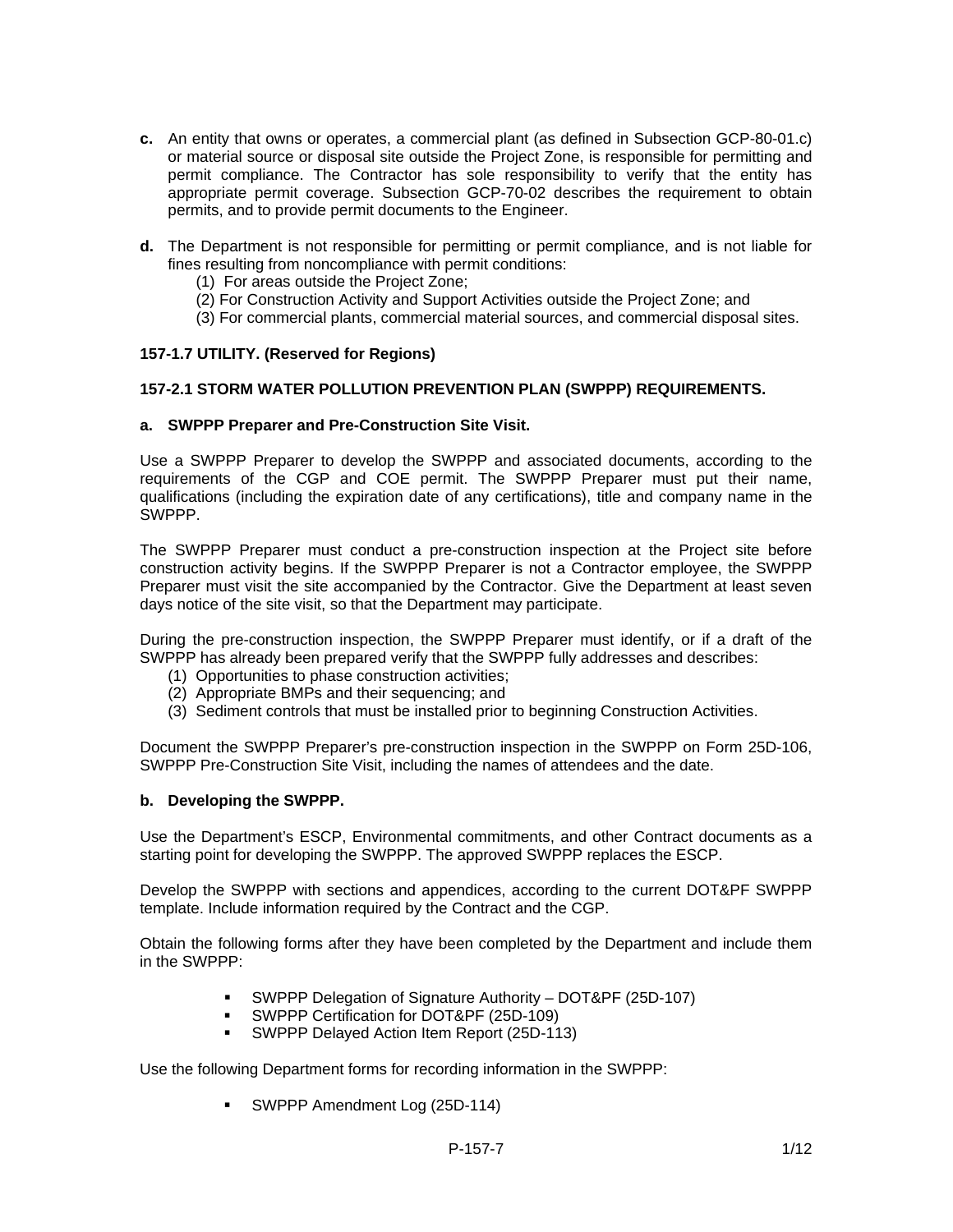- **SWPPP Certification for Contractor (25D-111)**
- SWPPP Construction Site Inspection Report (25D-100)
- SWPPP Corrective Action Log (25D-112)
- SWPPP Daily Record of Rainfall (25D-115)
- SWPPP Delegation of Signature Authority Contractor (25D-108)
- SWPPP Grading and Stabilization Activities Log (25D-110)
- SWPPP Pre-Construction Site Visit (25D-106)
- SWPPP Project Staff Tracking (25D-127)
- SWPPP Subcontractor Certification (25D-105)
- SWPPP Training Log (25D-125)

SWPPP Template and Forms are available online at: http://www.dot.state.ak.us/stwddes/dcsconst/pop\_constforms.shtml

Compile the SWPPP in three ring binders with tabbed and labeled dividers for each section and appendix.

#### **c. SWPPP Considerations and Contents.**

The SWPPP must provide erosion and sediment control measures for all Construction Activity within the Project Zone. Construction activity outside the Project Zone must have permit coverage, using a separate SWPPP2, and separate Contractor Inspections.

The SWPPP must consider the activities of the Contractor and all subcontractors and utility companies performing work in the Project Zone. The SWPPP must describe the roles and responsibilities of the Contractor, subcontractors, utility companies, and the Department with regard to implementation of the SWPPP. The SWPPP must identify all operators for the Project, including utility companies performing Construction Activity, and identify the areas:

- (1) Over which each operator has operational control; and
- (2) Where the Department and Contractor are co-operators.

For work outside the Project Zone the SWPPP must identify the entity that has stormwater permit coverage, the operator, and the areas that are:

- (1) Dedicated to the Project and where the Department is not an operator; and
- (2) Not dedicated to the project, but used for the project.

Develop the SWPPP according to the requirements of the CGP and this specification. Account for the Contractor's construction methods and phasing. Identify the amount of mean annual precipitation.

Comply with the CGP Part 1.4.2 Allowable Non-Storm Water Discharges. List locations where authorized non-storm water will be used, including the types of water that will be used on-site.

Include the Department's Anti-degradation Analysis in the SWPPP, if storm water from the Project Zone discharges into receiving water that is considered a high quality water and that constitutes an outstanding national resource, according to CGP Part 2.1.5.

There are special requirements in the CGP Part 3.2, for storm water discharges into an impaired water body, and they may include monitoring of storm water discharges. For Projects meeting the permit criteria, the Department will initiate a monitoring program for the storm water within the Project Zone, and will provide the required information and reports for inclusion in the SWPPP. The Contractor is responsible for monitoring and reporting outside the Project Zone.

Preserve natural topsoil unless infeasible. Delineate the site according to CGP Part 4.1. Use stakes, flags, or silt fence, etc. to identifying areas where land disturbing activities will occur and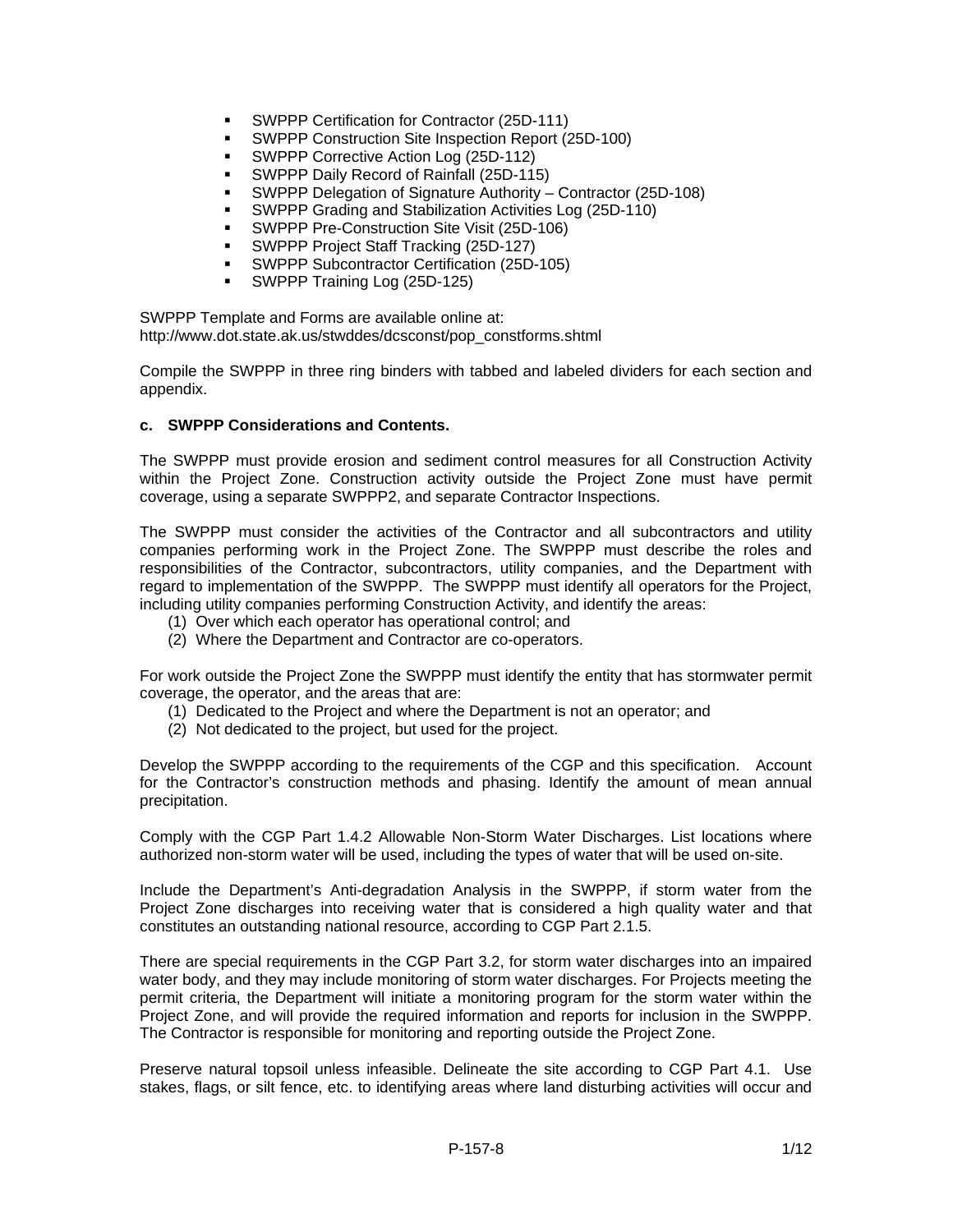areas that will be left undisturbed. Minimize the amount of soil exposed during Construction activity according to CGP Part 4.1.2.

Comply with CGP Part 4.3, requirements for dewatering for trenches and excavations.

The SWPPP must identify specific areas where potential erosion, sedimentation, or pollution may occur. The potential for wind erosion must be addressed. The potential for erosion at drainage structures must be addressed.

Describe methods and time limits, to initiate temporary or permanent soil stabilization. For areas with mean annual precipitation of:

- a. 40 inches or less, initiate stabilization as soon as practicable and within 14 days; or
- b. Greater than 40 inches, initiate stabilization as soon as practicable and within seven days.

Within seven days of initiating final stabilization, either complete final stabilization or continue maintenance of work until final stabilization is complete.

Include in the "Stabilize Soils" section of the SWPPP, a description of how you will minimize the amount of disturbed and unstabilized ground in the fall season. Identify anticipated dates of fall freeze-up and spring thaw. Describe how you will stabilize areas when it is close to or past the seasonal time of snow cover or frozen conditions, and before the first seasonal thaw. Include a plan for final stabilization.

Plans for Active Treatment Systems must be submitted to DEC for review at least 14 days prior to their use and the Operator of the ATS identified in the SWPPP. Any use of treatment chemicals must be identified on the NOI.

The SWPPP must provide designated areas for equipment and wheel washing, equipment fueling and maintenance, chemical storage, staging or material storage, waste or disposal sites, concrete washouts, paint and stucco washouts, and sanitary toilets. These activities must be done in designated areas that are located, to the extent practicable, away from drain inlets, conveyance channels, and waters of the US. No discharges are allowed from concrete washout, paint and stucco washout; or from release oils, curing compounds, fuels, oils, soaps, and solvents. Equipment and wheel washing water that doesn't contain detergent may be discharged on-site if it is treated before discharge.

Design temporary BMPs for a 2 year 24 hour precipitation amount. Describe BMPs in the SWPPP and in SWPPP Amendments, including source controls, sediment controls, discharge points, and temporary and permanent stabilization measures. Describe the design, placement, installation, and maintenance of each BMP, using words and drawings as appropriate. Describe the design capacity of sediment basins (including sediment ponds and traps). Provide a citation to the BMP Manual or publication used as a source for the BMP, including the title of the BMP Manual or publication, the author (individual or agency), and date of publication. If no published source was used to select or design a BMP, then the SWPPP or SWPPP amendment must state that "No BMP manual or publication was used for this design."

Describe the sequence and timing of activities that disturb soils and of BMP implementation and removal. Phase earth disturbing activities to minimize unstabilized areas, and to achieve temporary or final stabilization quickly. Whenever practicable incorporate final stabilization work into excavation, embankment and grading activities.

Identify the inspection frequency in the SWPPP:

• For areas where the mean annual precipitation is 15 inches or less, inspect at least once every 14 days during construction and within 24 hours of the end of a storm event that resulted in a discharge from the site.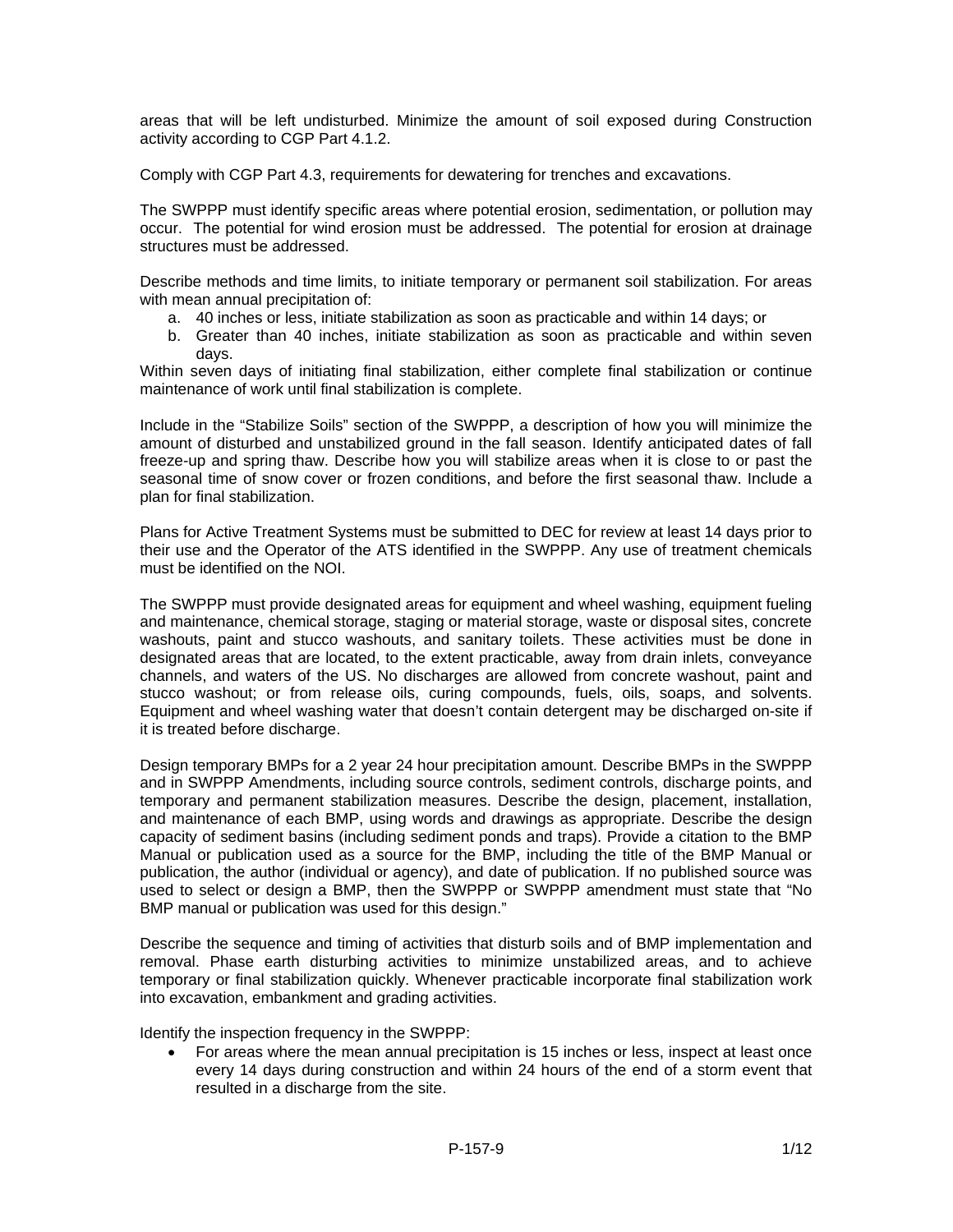- For areas where the mean annual precipitation is between 15 to 40 inches, inspect either once seven days or according to item a:
- For areas where the mean annual precipitation is 40 inches or greater, inspect once every seven days, and at least twice every seven days during periods of relatively continuous precipitation or sequential storm events.

Linear Project Inspections, described in CGP Part 6.5. are applicable to this project.

The SWPPP must cite and incorporate applicable requirements of the Project permits, environmental commitments, COE permit, and commitments related to historic preservation. Make additional consultations or obtain permits as necessary for Contractor specific activities which were not included in the Department's permitting and consultation.

The SWPPP is a dynamic document. Keep the SWPPP current by noting installation, modification, and removal of BMPs, and by using amendments, SWPPP amendment logs, Inspection Reports, corrective action logs, records of land disturbance and stabilization, and any other records necessary to document storm water pollution prevention activities and to satisfy the requirements of the Consent Decree, CGP and this specification. See Subsection 157-3.3 for more information.

## **d. Recording Personnel and Contact Information in the SWPPP.**

Identify the SWPPP Manager as the Storm Water Lead and Storm Water Inspector positions in the SWPPP. Document the SWPPP Manager's responsibilities in Section 2.0 Storm Water Contacts, of the SWPPP template and:

- (1) Identify that the SWPPP Manager does not have authority to sign inspection reports (unless the SWPPP Manager is also the designated project Superintendent).
- (2) Identify that the SWPPP Manager cannot prepare the SWPPP unless the SWPPP Manager meets the Contract requirements for the SWPPP Preparer.

Include in the SWPPP, Records of the AK-CESCL cards or certificates for the Superintendent and SWPPP Manager, and for any acting Superintendent and acting SWPPP Managers. If the Superintendent or SWPPP Manager is replaced permanently or temporarily, by an acting Superintendent or acting SWPPP Manager; record in the SWPPP (use Form 25D-127) the names of the replacement personnel, the date of the replacement. For temporary personnel record their beginning and ending dates.

Provide 24 hour contact information for the Superintendent and SWPPP Manager. The Superintendent and SWPPP Manager must have 24 hour contact information for all Subcontractor SWPPP Coordinators and Utility SWPPP Coordinators.

Include in the SWPPP, Records of the AK-CESCL cards or certificates of ATS operators. Record names of ATS operators and their beginning and ending dates, on Form 25D-127.

The Department will provide Records of AK-CESCL cards or certificates for the Project Engineer, Stormwater Inspectors, and Monitoring Person (if applicable), and names and dates they are acting in that position. Include the Department's Records in the SWPPP Appendix. Include the department's Storm Water Inspector and Storm Water Monitoring Person (if applicable) in section 2.0 of the SWPPP.

# **157-2.2 HAZARDOUS MATERIAL CONTROL PLAN (HMCP) REQUIREMENTS.**

Prepare the HMCP for prevention of pollution from storage, use, containment, cleanup, and disposal of all hazardous material, including petroleum products related to construction activities and equipment. Include the HMCP as an appendix to the SWPPP. Compile Material Safety Data Sheets in one location and reference that location in the HMCP.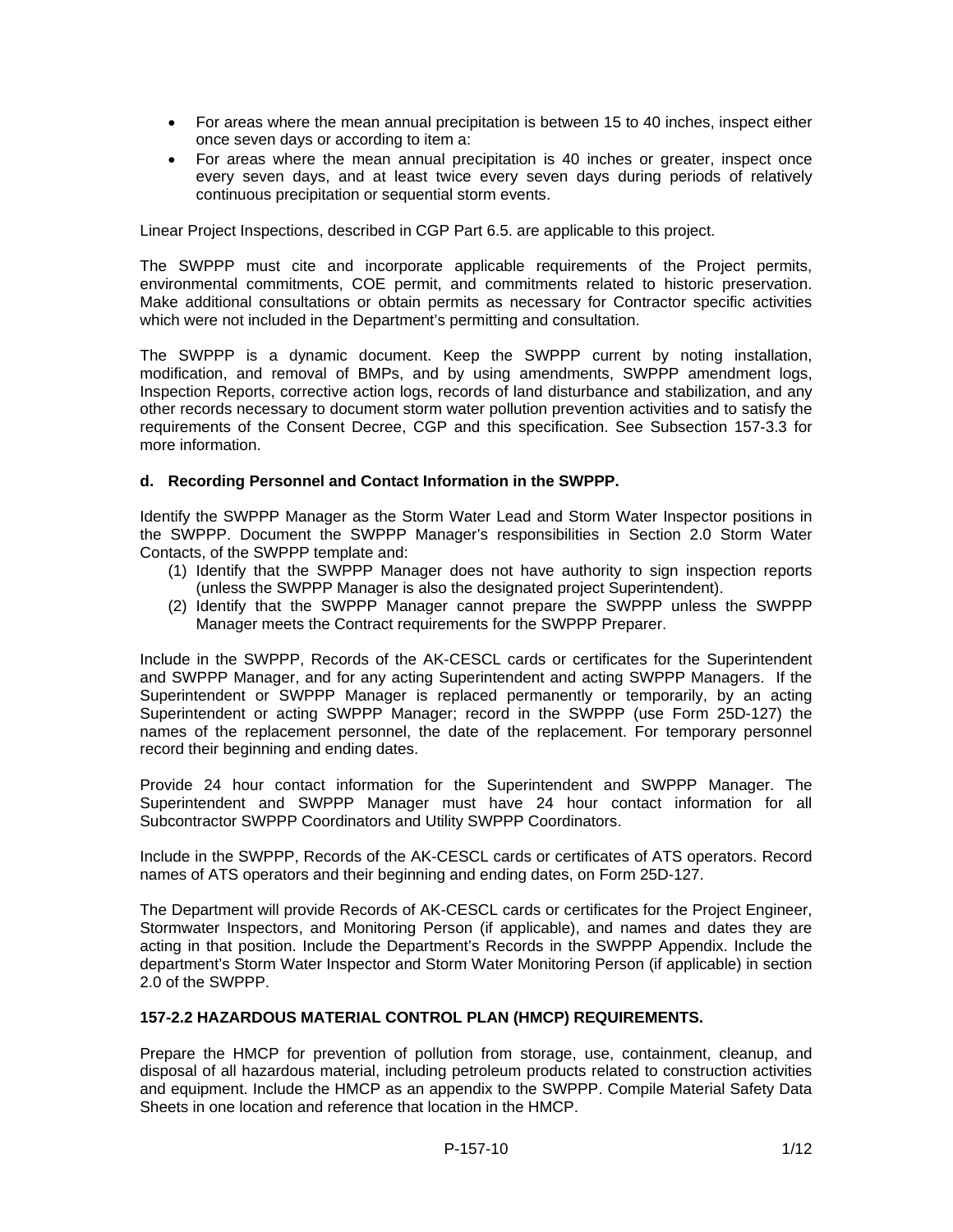Designate a Contractor's Spill Response Field Representative with 24 hour contact information. Designate a Subcontractor Spill Response Coordinator for each subcontractor. The Superintendent and Contractor's Spill Response Field Representative must have 24 hour contact information for each Subcontractor Spill Response Coordinator and the Utility Spill Response Coordinator.

List and give the location and estimated quantities of hazardous materials (Including materials or substances listed in 40 CFR 117 and 302, and petroleum products) to be used or stored on the Project. Hazardous materials must be stored in covered storage areas. Include secondary containment for all hazardous material storage areas.

Identify the locations where fueling and maintenance activities will take place, describe the activities, and list controls to prevent the accidental spillage of petroleum products and other hazardous materials. Controls include placing absorbent pads or other suitable containment under fill ports while fueling, under equipment during maintenance or repairs, and under leaky equipment.

List the types and approximate quantities of response equipment and cleanup materials available on the Project. Include a list and location map of cleanup materials, at each different work site and readily available off site (materials sources, material processing sites, disposal sites, staging areas, etc). Spill response materials must be stored in sufficient quantity at each work location, appropriate to the hazards associated with that site.

Describe procedures for containment and cleanup of hazardous materials. Describe a plan for the prevention, containment, cleanup, and disposal of soil and water contaminated by spills. Describe a plan for dealing with contaminated soil and water encountered during construction. Clean up spills or contaminated surfaces immediately.

Describe methods of disposing of waste petroleum products and other hazardous materials generated by the Project, including routine maintenance. Identify haul methods and final disposal areas. Assure final disposal areas are permitted for hazardous material disposal.

Describe methods of complying with the requirements of AS 46.04.010-900, Oil and Hazardous Substances Pollution Control, and 18 AAC 75. Include contact information for reporting hazardous materials and petroleum product spills to the Project Engineer and reporting to federal, state and local agencies.

## **157-2.3 SPILL PREVENTION, CONTROL AND COUNTERMEASURE PLAN (SPCC Plan) REQUIREMENTS.**

Prepare and implement an SPCC Plan when required by 40 CFR 112; when both of the following conditions are present on the Project:

- a. Oil or petroleum products from a spill may reach navigable waters (as defined in 40 CFR 112); and
- b. Total above ground storage capacity for oil and any petroleum products is greater than 1,320 gallons (not including onboard tanks for fuel or hydraulic fluid used primarily to power the movement of a motor vehicle or ancillary onboard oil-filled operational equipment, and not including containers with a storage capacity of less than 55 gallons)

Reference the SPCC Plan in the HMCP and SWPPP.

# **157-2.4 RESPONSIBILITY AND AUTHORITY OF THE SUPERINTENDENT AND SWPPP MANAGER.**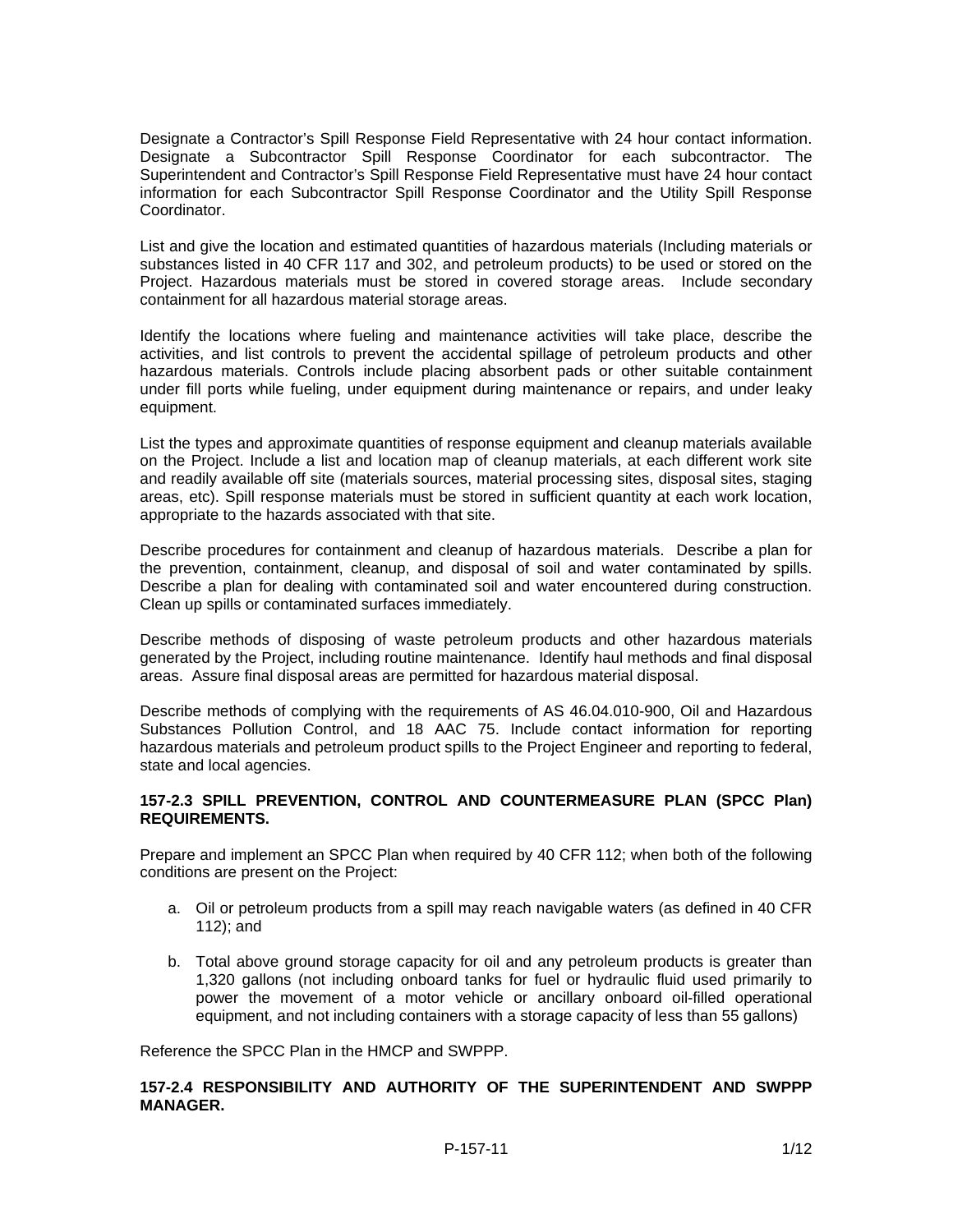The Superintendent is responsible for the overall operation of the Project and all Contractor furnished sites and facilities directly related to the Project. The Superintendent shall sign and certify the SWPPP, Inspection Reports, and other reports required by the CGP, except the NOI and NOT. The Superintendent may not delegate the task or responsibility of signing and certifying the SWPPP submitted under Subsection 157-1.3.a, Inspection Reports, and other reports required by the CGP.

The Superintendent may assign certain duties to the SWPPP Manager, those duties may include:

- **a.** Ensuring Contractor's and subcontractor's compliance with the SWPPP and CGP;
- **b.** Ensuring the control of erosion, sedimentation, or discharge of pollutants;
- **c.** Directing and overseeing installation, maintenance, and removal of BMPs;
- **d.** Performing Inspections; and
- **e.** Updating the SWPPP including adding amendments and forms.

When Bid Item P-157(g) is part of the Contract, the SWPPP Manager must be available at all times to administer SWPPP requirements, and be physically present within the Project Zone or the project office, for at least eight hours per day when construction activities are occurring

The Superintendent and SWPPP Manager shall be knowledgeable in the requirements of this Item P-157, the SWPPP, CGP, BMPs, HMCP, SPCC Plan, environmental permits, environmental commitments, and historic preservation commitments.

The Superintendent and SWPPP Manager shall have the Contractor's complete authority and be responsible for suspending construction activities that do not conform to the SWPPP or CGP.

## **157-2.5 MATERIALS.**

Use materials suitable to withstand hydraulic, wind, and soil forces, and to control erosion and trap sediments according to the requirements of the CGP and the Specifications.

Use the temporary seed mixture specified by special provision, or use annual rye grass if no temporary seed mix is specified.

Use soil stabilization material as specified in Item P-682 and T-908.

Use silt fences as specified in Item P-680.

Use straw that is certified as free of noxious weed by the United States Department of Agriculture, Natural Resources Conservation Service, Local Soil and Water Conservative District. Alaska Weed Free Forage Certification Program must be used when available. Hay may not be substituted for straw.

Use Oregon Scientific RGR126 wireless rain gauge with temperature, or Taylor 2751 Digital Wireless Rain Gauge with Thermometer, or approved equivalent.

#### **157-2.6 CONTRACTOR REQUIREMENTS.**

The Contractor must be familiar with the requirements of the CGP and Consent Decree because Contractor's employees will be conducting duties that relate to compliance with the CGP and the Consent Decree. A copy of the Consent Decree is available on the Department's Statewide Environmental Office web page.

## **157-3.1 CONSTRUCTION REQUIREMENTS.**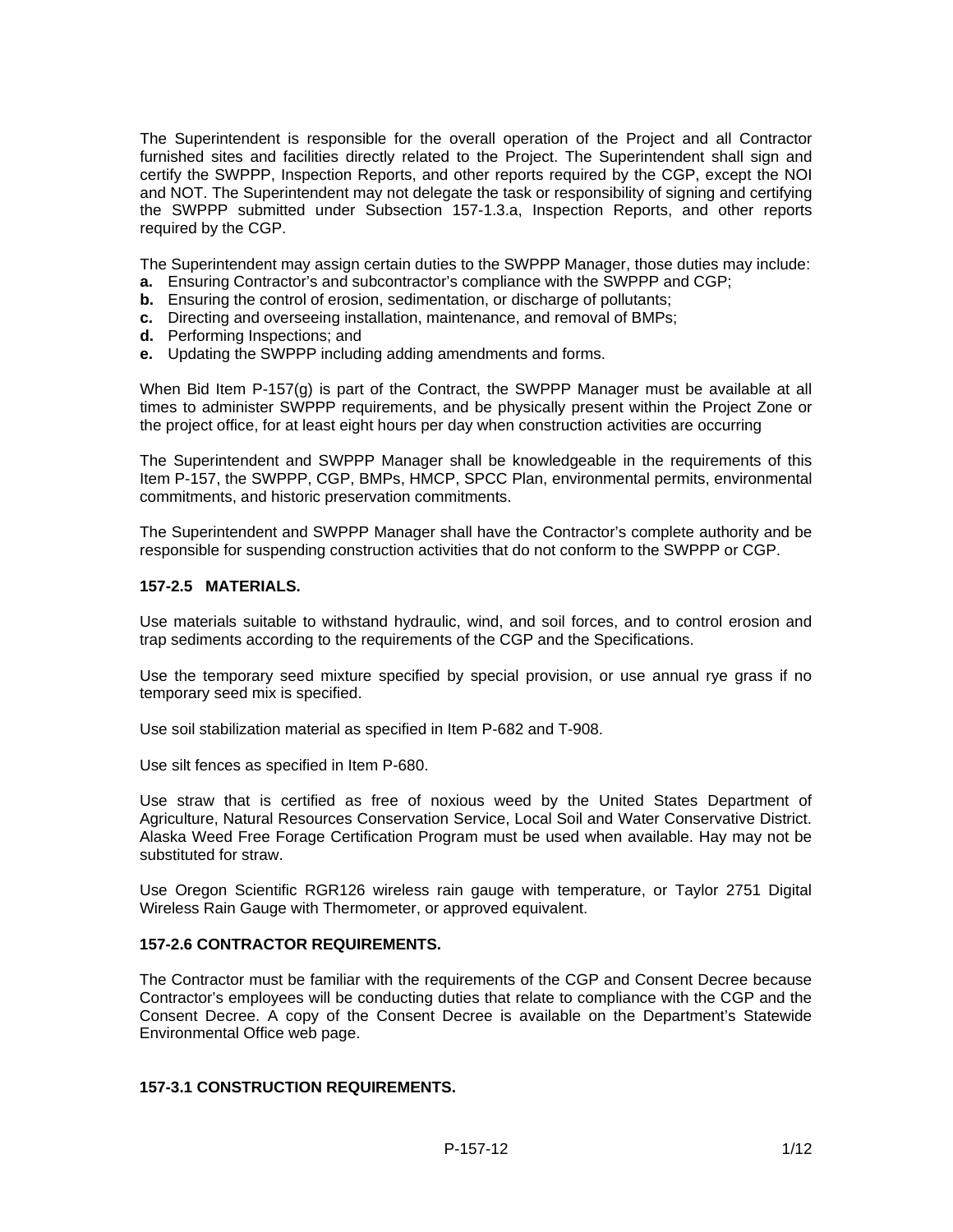Comply with the SWPPP and the requirements of the CGP.

## **a. Before Construction Activity may Begin.**

The following actions must be completed before Construction Activity begins:

- (1) The SWPPP Preparer must visit the Project, the visit must be documented in the SWPPP, and the SWPPP must be developed (or amended) with findings from the visit
- (2) The SWPPP must be approved by the Engineer
- (3) The Contractor must be authorized to begin by the Engineer
- (4) The Project eNOIs for the Department and for the Contractor, as well as any other eNOIs if there are additional operators, must be listed as Active Status on the ADEC website
- (5) The Department approved SWPPP must be submitted to ADEC and Local Government (when required); and
- (6) The Contractor has transmitted to the Engineer an electronic copy of the approved SWPPP.

You may begin Winter Construction activity according to CGP Part 4.10.3, provided actions 1 through 3 above are completed before winter construction activity begins.

Post notices containing the following information:

- (1) Copy of all eNOIs related to this project
- (2) Name and 24 hour phone number of SWPPP Manager
- (3) Location of the SWPPP

Post notices on the outside wall of the Contractor's project office, and near the main entrances of the construction project. Protect postings from the weather. Locate postings so the public can read them without obstructing construction activities or the traveling public (for example, at an existing pullout). Do not use retroreflective signs for the SWPPP posting. Do not locate SWPPP signs in locations where the signs may be confused with traffic control signs or devices. Update the notices if the listed information changes.

Install an outdoor rain gauge in per manufacturer's guidance in a readily accessible location on the Project.

Delineate the site for both land disturbing activities and areas that will be left undisturbed. Install sediment controls and other BMPs that must be placed prior to the initiation of Construction Activity.

#### **b. During Construction.**

Before subcontractors or utility companies begin soil disturbing activities, provide to them copies of applicable portions of the SWPPP, and require them to sign a SWPPP Subcontractor Certification, Form 25D-105. Include SWPPP Subcontractor Certifications as an appendix to the SWPPP. Ensure subcontractors and utility companies understand and comply with the SWPPP and the CGP. Inform subcontractors and utility companies of SWPPP amendments that affect them in a timely manner. Coordinate with subcontractors and utility companies doing work in the Project Zone so BMPs, including temporary and permanent stabilization are installed, maintained, and protected from damage.

Provide on-going training to employees and subcontractors, on control measures at the site and applicable storm water pollution prevention procedures. Training must be specific to the installation, maintenance, protection, and removal of control measures. Training must be given at a frequency that will be adequate to ensure proper implementation and protection of control measures, and no less frequently than once a month during construction activity. Document on the SWPPP Training Log. Form 25D-125, the dates and attendees to these trainings. Include the SWPPP Training Log as an appendix to the SWPPP.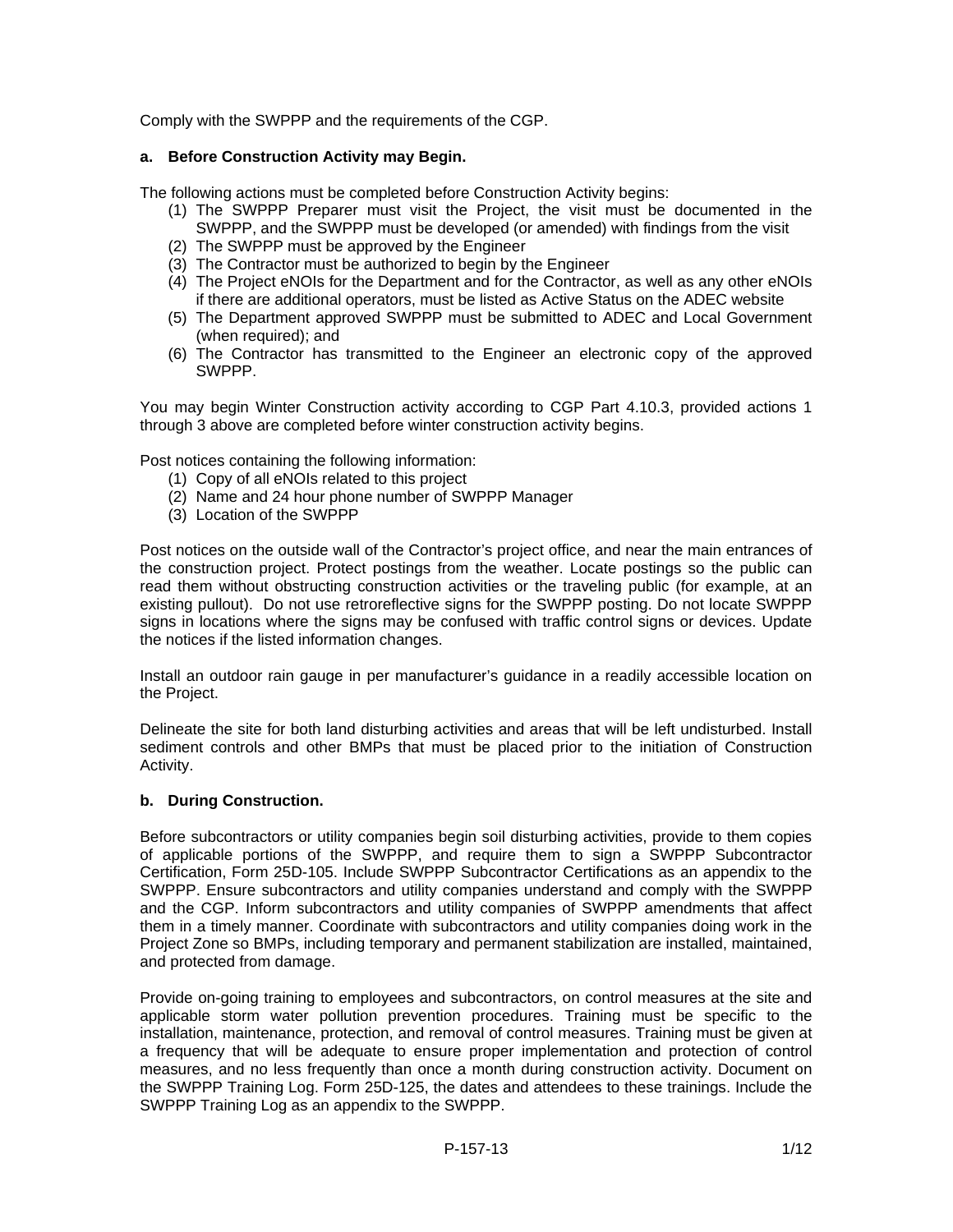Notify the Engineer immediately if the actions of any utility company or subcontractor do not comply with the SWPPP and the CGP.

Comply with Subsection GCP-70-11 Protection and Restoration of Property and Landscape. Concrete washout must be fully contained.

Fuel in designated areas. Place absorbent pads or other suitable containment under fill ports while fueling, under equipment during maintenance or repairs, and under leaky equipment.

Comply with requirements of the HMCP and SPCC Plan, and all local, state and federal regulations that pertain to the handling, storage, containment, cleanup, and disposal of petroleum products or other hazardous materials.

Keep the SWPPP and HMCP current (refer to Subsection 157-2.1.c, SWPPP Considerations and Contents)

#### **c. Pollutant and Hazardous Materials Reporting Requirements.**

If there has been an incident of non-compliance with the CGP that may endanger health or the environment, immediately report the incident to ADEC according to the CGP, Appendix A, Part 3.0. Notify the Engineer immediately and to the extent possible coordinate reports to ADEC with the Engineer. The report must include:

- (1) A description of the noncompliance and its causes
- (2) The exact dates and times of noncompliance
- (3) If not yet corrected the anticipated time the project will be brought back into compliance
- (4) The corrective action taken or planned to reduce, eliminate and prevent reoccurrence

If there has been an incident of non-compliance with COE Permits, then notify the Engineer immediately of the non-compliance.

Report spills of petroleum products or other hazardous materials to the Engineer and other agencies as required by law. Use the HMCP and SPCC Plan (if available) for contact information to report spills to regulatory agencies.

#### **d. Corrective Action and Maintenance of BMPs.**

Implement maintenance as required by the CGP, SWPPP, and manufacturer's specifications, whichever is more restrictive

Implement corrective action:

- (1) If an incident of non-compliance with the SWPPP, or CGP is identified;
- (2) If an Inspection or the Engineer identifies the SWPPP or any part of the SWPPP is ineffective in preventing erosion, sedimentation or the discharge of pollutants;
- (3) If a required BMP was not installed according to the SWPPP schedule or phasing or was installed incorrectly, or was not installed according to the CGP Part 4.0.
- (4) If a BMP is not operating as intended, has not been maintained in an effective operation condition, or is unable to effectively perform the intended function.
- (5) If a prohibited discharge of pollutants, as specified in CGP Part 4.6 is occurring or will occur, or
- (6) If there is accumulation of sediment or other pollutants, that is in or near any storm water conveyance channels, or that may enter a discharge point or storm sewer system. If there is accumulation of sediment or other pollutants that is being tracked outside the project zone.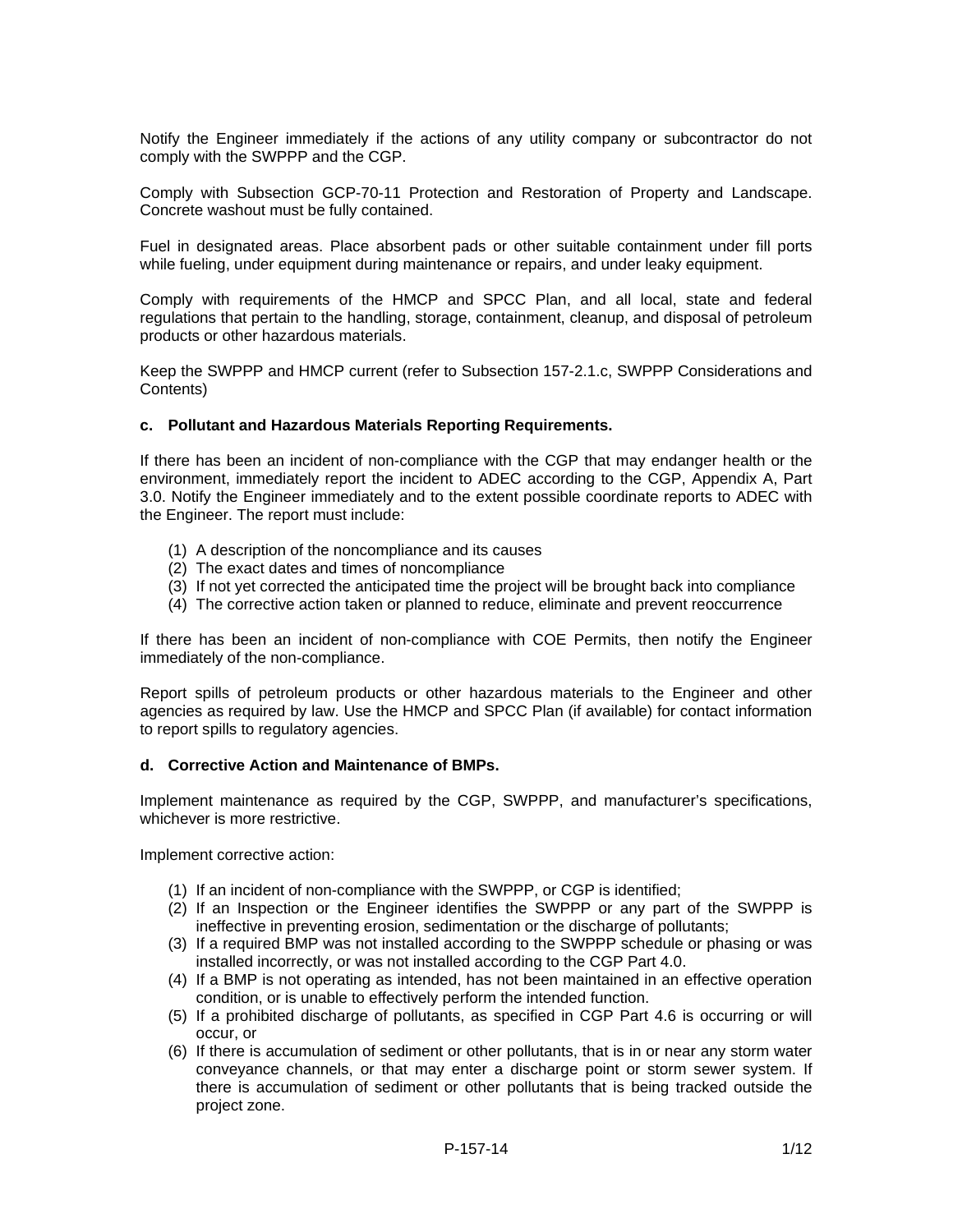Implement corrective actions so that they comply with the following time requirements:

- (1) For conditions that are easily remedied (i.e. removal of tracked sediment, maintenance of control measure, or spill clean-up), initiate corrective action within 24 hours and complete as soon as possible.
- (2) For all other conditions meet both requirements:
	- (a) Corrective action is completed in time to protect water quality; and
	- (b) Corrective action is completed no later than the Complete-by-Date that was entered in an Inspection Report (see Subsection 157-3.3.b for more information).

If a corrective action is not implemented within the time requirements of this section, document the situation in the SWPPP, notify the Engineer and implement corrective action as soon as possible.

If a corrective action could affect a subcontractor, notify the subcontractor within three days of taking the corrective action. Require in your written subcontract, that subcontractors must notify the Contractor within 24 hours of becoming aware of a condition that requires a corrective action.

#### **e. Stabilization.**

Stabilization may be accomplished using temporary or permanent measures. Initiate stabilization of disturbed soils, erodible stockpiles, disposal sites, and of erodible aggregate layers so that all of the following conditions are satisfied:

- (1) As soon as practicable
- (2) As soon as necessary to avoid erosion, sedimentation, or the discharge of pollutants
- (3) As identified in the SWPPP

Land may be disturbed and stabilized multiple times during a project. Coordinate work to minimize the amount of disturbed soil at any one time. Do not disturb more soil than you can stabilize with the resources available.

Temporarily stabilize from wind and water erosion portions of disturbed soils, portions of stockpiles, and portions of disposal sites, that are not in active construction. Temporary stabilization measures may require a combination of measures including but not limited to vegetative cover, mulch, stabilizing emulsions, blankets, mats, soil binders, non-erodible cover, dust palliatives, or other approved methods.

When temporary or permanent seeding is required, provide a working hydro seeding equipment located within 100 miles of the project by road; with 1,000 gallon or more tank capacity, paddle agitation of tank, and the capability to reach the seed areas with an uniform mixture of water, seed, mulch and tackifier. If the project is located in an isolated community the hydro-seeder must be located at the project.

Before applying temporary or permanent seeding, prepare the surface to be seeded to reduce erosion potential and to facilitate germination and growth of vegetative cover. Apply seed and maintain seeded areas. Reseed areas where growth of temporary vegetative cover is inadequate to stabilize disturbed ground.

Apply permanent seed according to Items T-901 and T-908, within the time periods allowed by the CGP and the contract, at locations where seeding is indicated on the plans and after landdisturbing activity is permanently ceased.

When installing a culvert or other drainage structure where stream bypass is not used, install temporary or permanent stabilization concurrently or immediately after placing the culvert or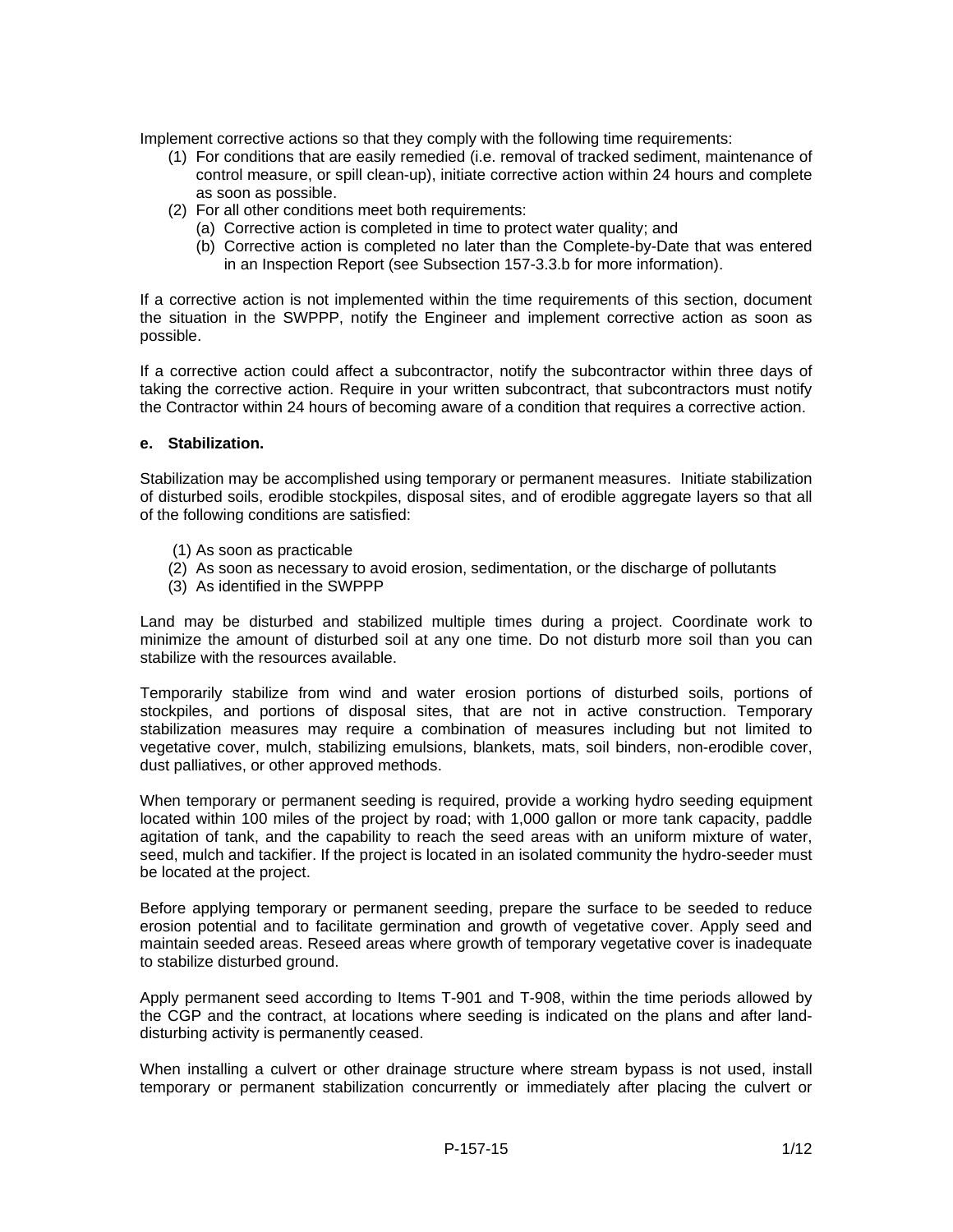drainage structure in a manner that complies with the SWPPP, applicable project permits and prevents discharge of pollutants. Install temporary and permanent stabilization:

- (1) At the culvert or drainage structure inlet and outlet; and
- (2) In the areas upstream and downstream that may be disturbed by the process of installing the culvert, culvert end walls, culvert end sections, or drainage structure.

Before deactivating a stream bypass or stream diversion used for construction of a bridge, culvert, or drainage structure, install permanent stabilization:

- (1) At the inlet and outlet of the culvert, drainage structure, or bridge;
- (2) In the area upstream and downstream of the culvert, drainage structure, or bridge, that is disturbed during installation or construction of the culvert, drainage structure, or bridge; and
- (3) Under the bridge.

Within seven days of initiating final stabilization, either complete final stabilization or continue maintenance of work until final stabilization is complete.

## **f. Ending CGP Coverage and BMP Maintenance.**

The Engineer will determine the date that all the following conditions for ending CGP coverage have been met within the Project Zone:

- (1) Land disturbing activities have ceased
- (2) Final Stabilization has been achieved (including at Department furnished material sources, disposal sites, staging areas, equipment areas, etc.); and
- (3) Temporary BMPs have been removed.

After the Engineer has determined the conditions for ending CGP coverage have been met, the Department will:

- (1) Send written notice to the Contractor with the date that the conditions were met;
- (2) Submit an eNOT to ADEC; and
- (3) Provide a copy of the eNOT and ADEC's acknowledgement letter to the Contractor.

The Contractor is responsible for ending permit coverage within the Project Zone, by submitting an eNOT to ADEC within 30 days of meeting the conditions for ending CGP coverage. The Contractor is responsible for BMP maintenance and SWPPP updates until permit coverage is ended.

If the Contractor's CGP eNOI acreage includes Support Activities and any other areas where the Department is not an Operator, the Contractor may not be able to file an eNOT at the same time as the Department. In this case, the Contractor must amend the SWPPP and separate SWPPP2(s), to indicate the Department's CGP coverage has ended, and the Department is no longer an Operator within the Project Zone.

The Contractor must indicate in the SWPPP the areas that have reached Final Stabilization, and the dates land disturbing activities ended and Final Stabilization was achieved. The Contractor must submit an eNOT to ADEC, and insert copies of the Department's and the Contractor's eNOTs with ADEC's acknowledgement letters in the appendix of the SWPPP.

The Contractor must submit a copy of each signed eNOT and ADEC's acknowledgement letter to the Department within three days of filing the eNOT or receiving a written response.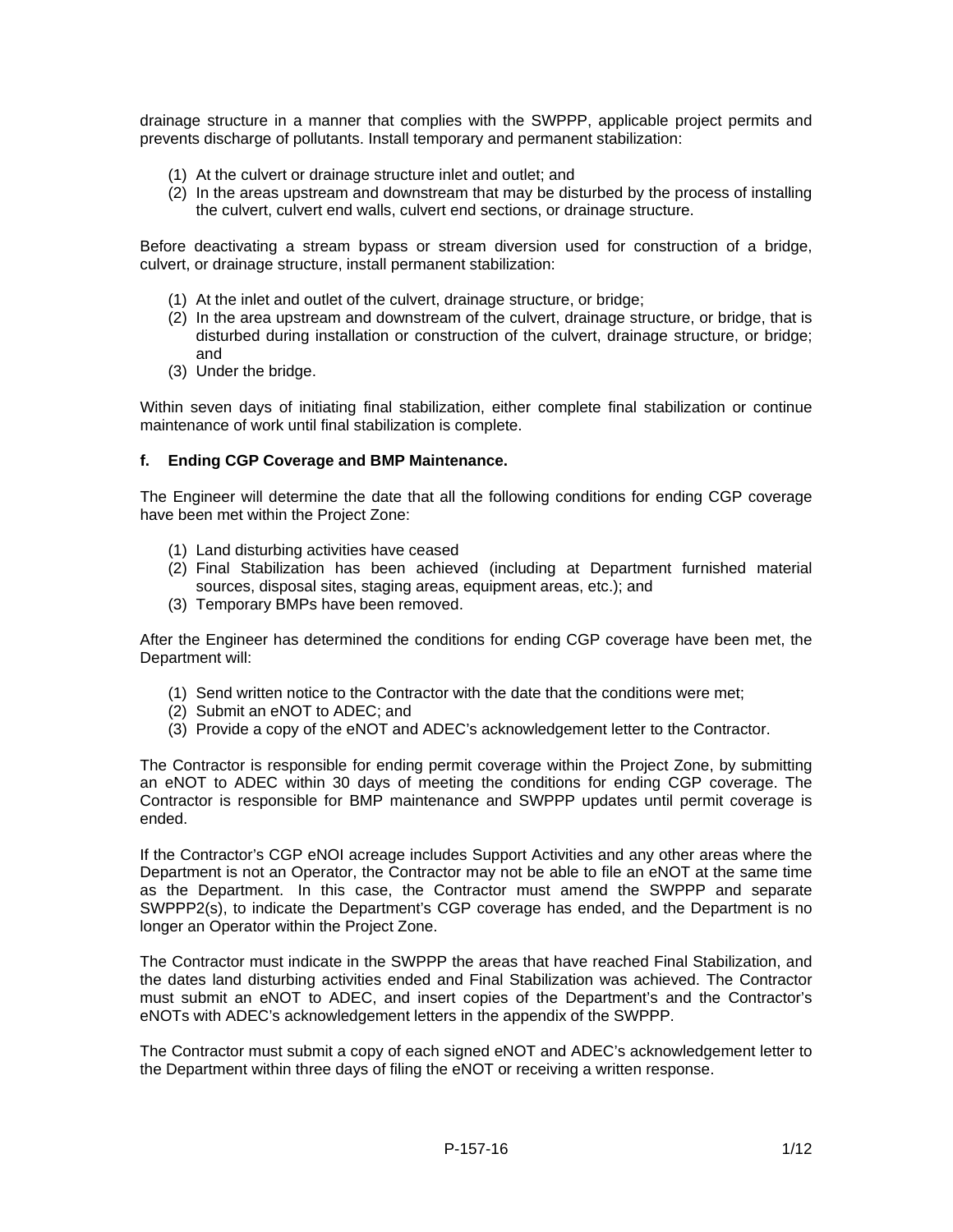The Contractor is responsible for coordinating local government inspections of work and ending permit coverage with local government. See Subsection 157-1.3.e for more information.

# **g. Transmit final SWPPP.**

Transmit one copy of the final SWPPP, including all amendments and appendices, to the Engineer when the project eNOTs are filed, or within 30 days of the Department's eNOT being filed, whichever is sooner. Transmittal must be by both electronic and hard copy.

# **157-3.2 SWPPP DOCUMENTS, LOCATION ON-SITE, AVAILABILITY, AND RECORD RETENTION.**

The SWPPP and related documents maintained by the Contractor are the Record for demonstrating compliance with the CGP and the Consent Decree. Copies of SWPPP documents transmitted to the Engineer under the requirements of this specification are informational and do not relieve the Contractor's responsibility to maintain complete records as required by the CGP and this specification.

Keep the SWPPP, HMCP and SPCC Plan at the on-site project office. If there is not an on-site project office, keep the documents at a locally available location that meets CGP requirements and is approved by the Engineer. Records may be moved to another office for record retention after the eNOTs are filed. Records may be moved to another office during winter shutdown. Update on-site postings if records are relocated during winter shutdown. Provide the Department with copies of all Records.

Retain Records and a copy of the SWPPP, for at least three years after the date of eNOT. If EPA or ADEC inspects the project, issues a Notice of Violation (NOV), or begins investigation for a potential NOV before the retention period expires, retain the SWPPP and all Records related to the SWPPP and CGP until at least three years after EPA and/or ADEC has determined all issues related to the investigation are settled.

The SWPPP and related documents must be made available for review and copy, to the Department and other regulatory agencies that request them. See CGP Parts 5.10, 6.6 and 9.4.

# **157-3.3 SWPPP INSPECTIONS, AMENDMENTS, REPORTS, AND LOGS.**

Perform Inspections, prepare Inspection Reports, and prepare SWPPP Amendments in compliance with the SWPPP and the CGP. Update SWPPP Corrective Action Log, SWPPP Amendment Log, SWPPP Grading and Stabilization Activities Log, and SWPPP Daily Record of Rainfall forms. For active projects update the Records daily.

#### **a. Inspection during Construction.**

Conduct Inspections according to the schedule and requirements of the SWPPP and CGP.

Inspections required by the CGP and SWPPP must be performed by the Contractor's SWPPP Manager and the Department's storm water inspector jointly, unless impracticable. For this paragraph, "impracticable" means when both inspectors must fly to a remote area in the winter or when one inspector is sick or unable to travel to the site due to weather. When this is the case, the Operator who conducts the Inspection must provide a copy of the Inspection Report to the other Operator within three days of the Inspection date and document the date of the report transmittal.

# **b. Inspection Reports.**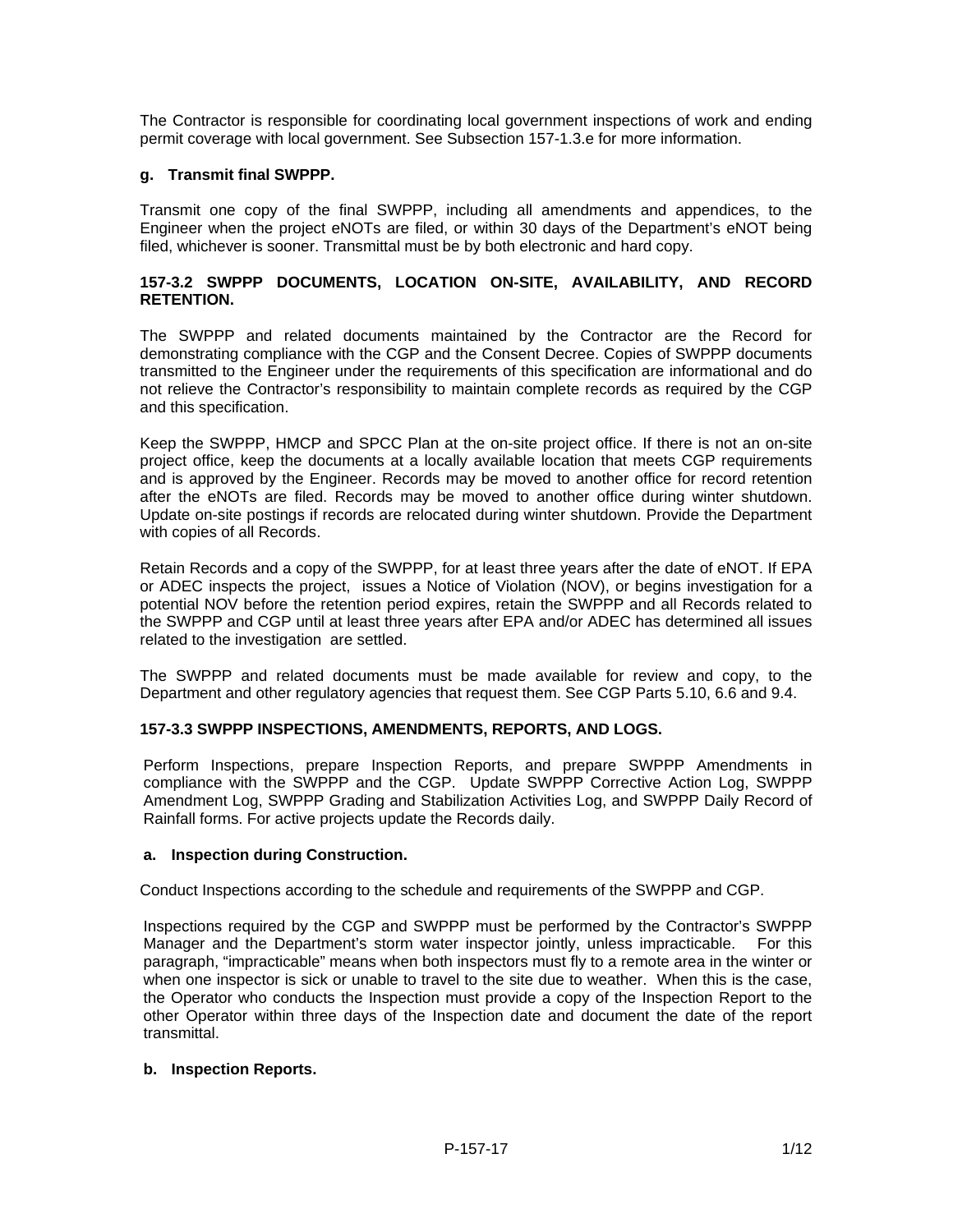Use only the DOT&PF SWPPP Construction Site Inspection Report, Form 25D-100 to record Inspections. Changes or revisions to Form 25D-100 are not permitted; except for adding or deleting data fields that list: Location of Discharge Points, and Site Specific BMPs. Complete all fields included on the Inspection Report form; do not leave any field blank.

Unless otherwise directed by the Engineer, insert a Complete-by-Date for each corrective action listed that complies with:

- . (1) In time to protect water quality;
	- (2) less than seven calendar days after the date the inspection was performed; and
	- (3) before the next scheduled inspection.

Provide a copy of the completed, unsigned Inspection Report to the Engineer by noon on the day following the inspection.

The Superintendent must review, correct errors, and sign and certify the Inspection Report, within three days of the date of Inspection. The Engineer may coordinate with the Superintendent to review and correct any errors or omissions before the Superintendent signs the report. Corrections are limited to adding missing information or correcting entries to match field notes and conditions present at the time the Inspection was performed. Deliver the signed and certified Inspection Report to the Engineer on the same day the Superintendent signs it.

The Engineer will sign and certify the Inspection Report and will return the original to the Contractor within three working days.

The Engineer may make corrections after the Superintendent has signed and certified the Inspection Report. The Engineer will initial and date each correction. If the Engineer makes corrections, the Superintendent must recertify the Inspection Report by entering a new signature and date in the white space below the original signature and date lines. Send a copy of the recertified Inspection Report to the Engineer on the day it is recertified.

If subsequent corrections to the certified Inspection Report are needed, document the corrections in an addendum that addresses only the omitted or erroneous portions of the original Inspection Report. The Superintendent and the Engineer must both sign and certify the addendum.

# **c. Inspection before Seasonal Suspension of Work.**

Conduct an Inspection before seasonal suspension of work to confirm BMPs are installed and functioning according to the requirements of the SWPPP and CGP.

# **d. Reduced Inspection Frequencies.**

Conduct Inspections according to the inspection schedule indicated in the approved SWPPP. Any change in inspection frequency must be approved by the Engineer, and beginning and ending dates documented as an amendment to the SWPPP.

Inspection frequency may be reduced to at least one Inspection every 30 days, if approved by the Engineer and the entire site is temporarily stabilized;

When work is suspended due to freezing conditions, the Engineer may suspend inspection requirements after fourteen days of freezing conditions if:

- (1) Soil disturbing activities are suspended; and
- (2) Soil stabilizing activities are suspended.

Inspections must resume according to the normal inspection schedule identified in the SWPPP, at least 21 days before anticipated spring thaw.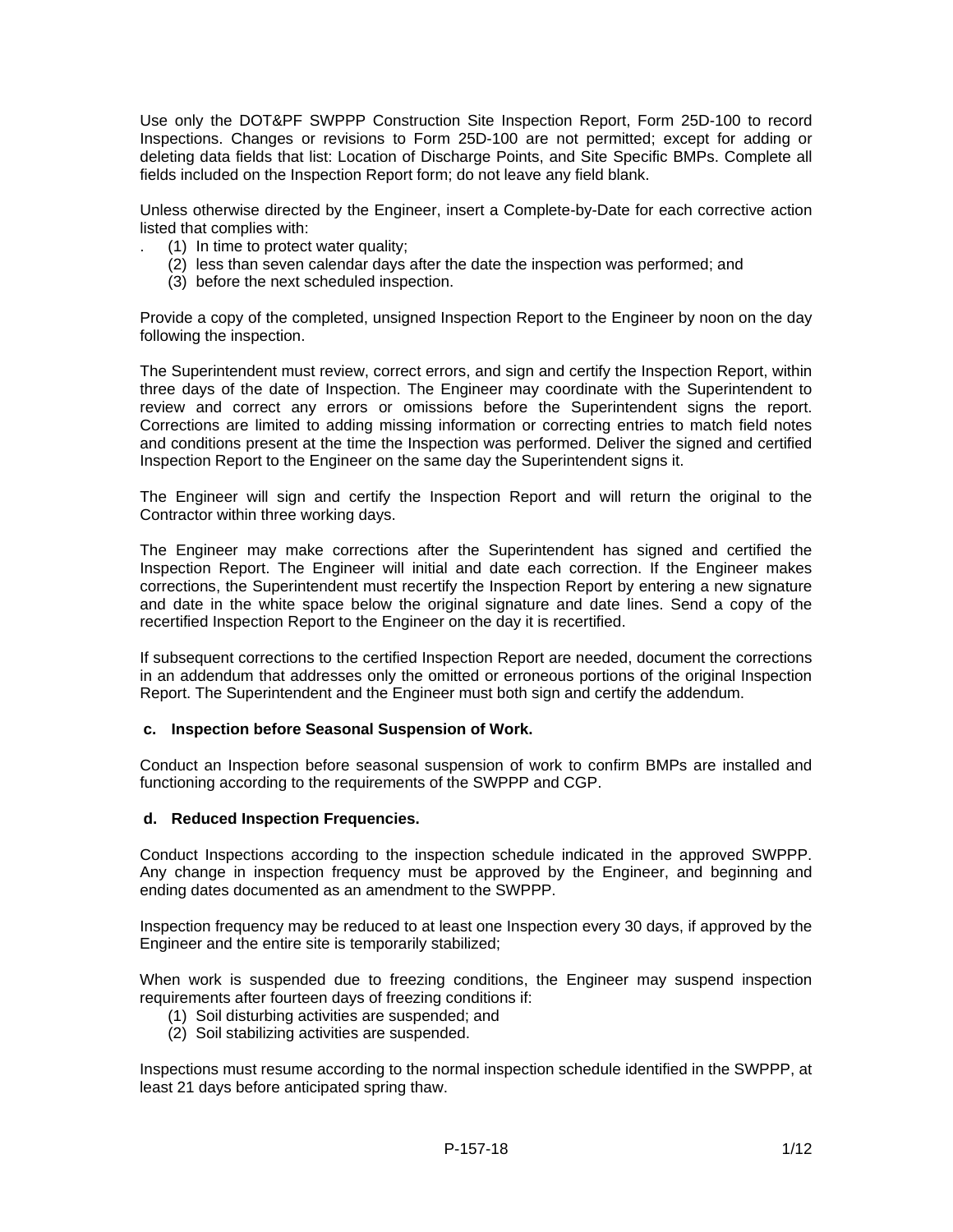The Engineer may waive requirements for updating the Grading and Stabilization Activities Log and Daily Record of Rainfall during seasonal suspension of work. If so, resume collecting and recording weather data on the Daily Record of Rainfall form one month before thawing conditions are expected to result in runoff. Resume recording land disturbance and stabilization activities on the Grading and Stabilization Activities Log when Construction Activity resumes.

# **e. Stabilization before Seasonal Thaw.**

Construction Activities within the Project Zone must be stabilized with appropriate BMPs prior to seasonal thaw. Seasonal thaw is the annual (first) recurrence of snow and ice melting after a prolonged period of freezing conditions.

# **f. Inspection before Project Completion.**

Conduct Inspection to ensure Final Stabilization is complete throughout the Project, and temporary BMPs that are required to be removed are removed. Temporary BMPs that are biodegradable and are specifically designed and installed with the intent of remaining in place until they degrade, may remain in place after project completion.

# **g. Items and Areas to Inspect.**

Conduct Inspections of the areas required by the CGP and SWPPP.

# **h. SWPPP Amendments and SWPPP Amendment Log.**

The Superintendent and the SWPPP Manager are the only persons authorized to amend the SWPPP and update the SWPPP Amendment Log, Form 25D-114. The Superintendent or the SWPPP Manager must sign and date amendments to the SWPPP and updates to the SWPPP Amendment Log.

SWPPP Amendments must be approved by the Engineer.

Amendments must occur:

- (1) Whenever there is a change in design, construction operation, or maintenance at the construction site that has or could cause erosion, sedimentation or the discharge of pollutants that has not been previously addressed in the SWPPP;
- (2) If an Inspection identifies that any portion of the SWPPP is ineffective in preventing erosion, sedimentation, or the discharge of pollutants;
- (3) Whenever an Inspection identifies a problem that requires additional or modified BMPs
- (4) Whenever a BMP is modified during construction, or a BMP not shown in the original SWPPP is added;
- (5) If the Inspection frequency is modified (note beginning and ending dates); or
- (6) When there is a change in personnel who are named in the SWPPP, according to Subsection 157-2.1.d.

Do not record removal of BMPs as amendments to the SWPPP. See Subsection 157-3.3.i for documenting removal of BMPs.

Amend the SWPPP narrative as soon as practicable after any change or modification, but in no case, later than seven days following identification of the need for an amendment. Every SWPPP Amendment must be signed and dated. Cross-reference the amendment number with the Corrective Action Log or SWPPP page number, as applicable. When a BMP is modified or added, describe the BMP according to Subsection 157-2.1.c.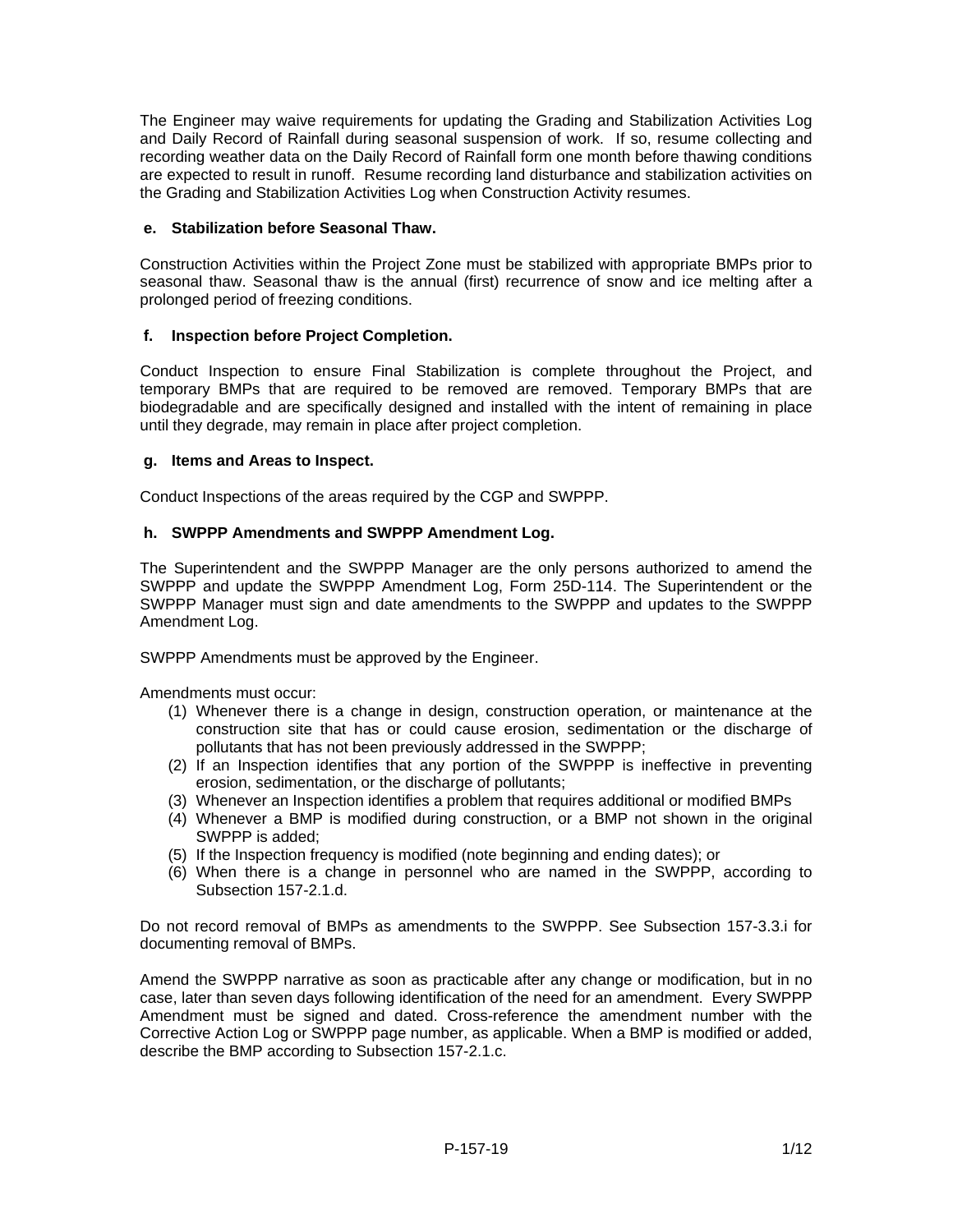Keep the SWPPP Amendment Log current. Prior to performing each scheduled Inspection, submit to the Engineer a copy of the pages of the Amendment Log that contain new entries since the last submittal. Include copies of any documents amending the SWPPP.

Keep the SWPPP Amendment Log as an appendix to the SWPPP.

## **i. Site Maps.**

Document installation, routine maintenance, and removal of BMPs by making notes on the SWPPP Site Maps. Include the date and the recording person's initials by these notes. Identify areas where Construction Activities begin, areas where Construction Activities temporarily or permanently cease, and areas that are temporarily or permanently stabilized.

## **j. Corrective Action Log.**

The Superintendent and SWPPP Manager are the only persons authorized to make entries on the SWPPP Corrective Action Log, Form 25D-112. Document the need for corrective action within 24 hours of either:

- (1) Identification during an inspection; or
- (2) Discovery by the Department's or Contractor's staff, a subcontractor, or a regulatory agency inspector.

Modification or replacement of a BMP, installation of a new BMP not shown in the original SWPPP, or overdue maintenance (after sediment accumulated in sediment basins (including sediment traps and ponds) exceeds 50% of design capacity; or after sediment accumulates to more than half the above ground height on silt fences, check dams, or berms) is a corrective action and must be documented on the Corrective Action Log. Do not record removal of BMPs on the Corrective Action Log.

Within 24 hours of discovery, update the Corrective Action Log with the date of discovery and proposed corrective action. If discovered during an inspection, update log with inspection date and proposed corrective actions noted on the Inspection Report.

After the corrective action has been accomplished, note in the Corrective Action Log the action taken and if a SWPPP amendment was needed. Date and initial the entry.

Keep the Corrective Action Log current and submit a copy to the Engineer prior to performing each scheduled SWPPP Inspection.

Keep the Corrective Action Log as an appendix to the SWPPP.

# **k. Grading and Stabilization Activities Log.**

The Superintendent and SWPPP Manager are the only persons authorized to date and initial entries on the SWPPP Grading and Stabilization Activities Log, Form 25D-110. Use the SWPPP Grading and Stabilization Activities Log, to record land disturbance and stabilization activities.

Keep the Grading and Stabilization Activities Log current and submit a copy to the Engineer prior to performing each scheduled SWPPP Inspection. Keep the Grading and Stabilization Activities Log organized and completed to demonstrate compliance with the CGP Part 4.4.

Keep the Grading and Stabilization Activities Log as an appendix to the SWPPP.

# **l. Daily Record of Rainfall.**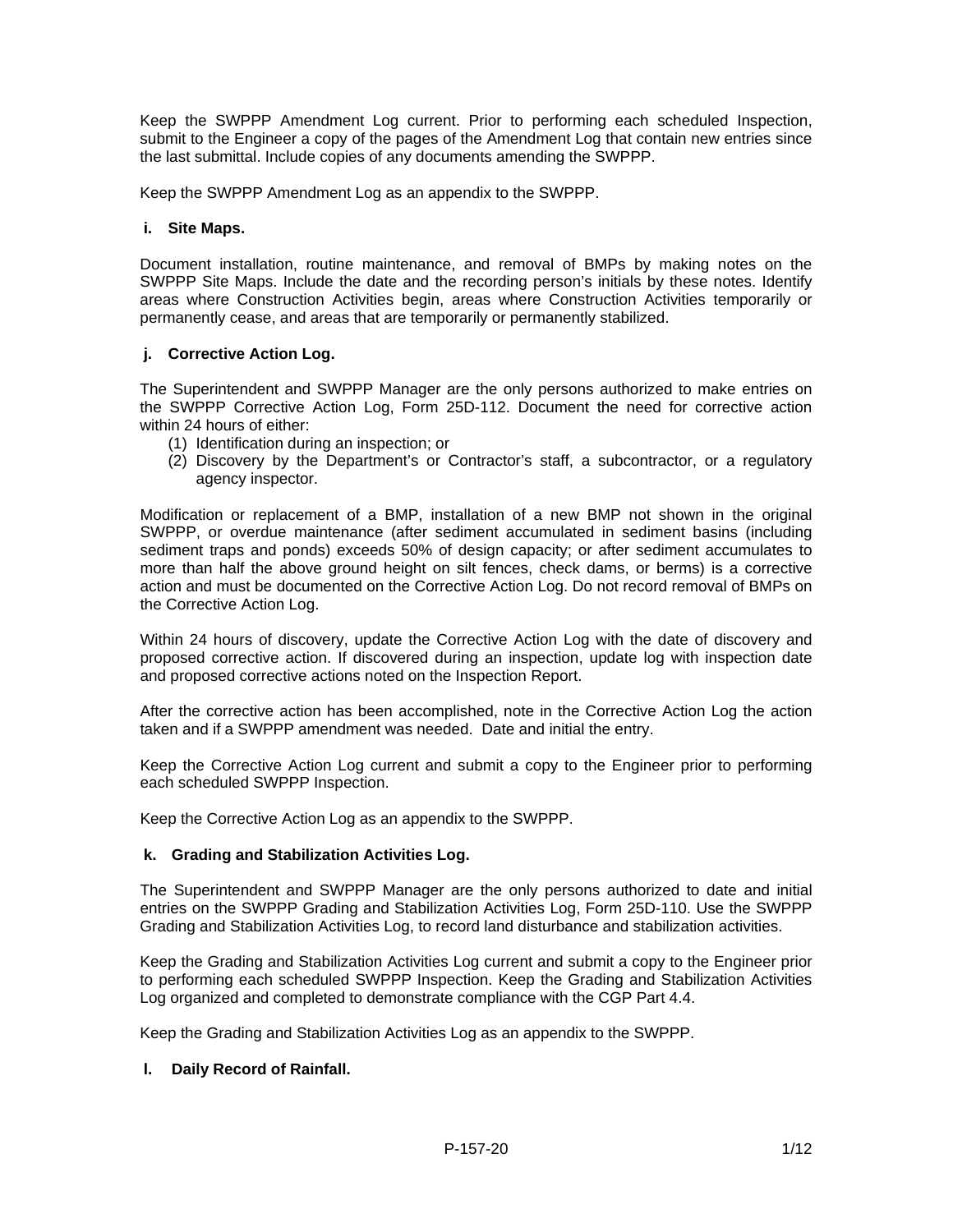Use SWPPP Daily Record of Rainfall, Form 25D-115, to record weather conditions at the Project. Update the form daily and include the initials of the person recording each day's entry. Submit a copy to the Engineer prior to performing each scheduled Inspection. Keep the Daily Record of Rainfall as an appendix to the SWPPP.

# **157-3.4 FAILURE TO PERFORM WORK.**

The Engineer has authority to suspend work and withhold monies, for an incident of noncompliance with the CGP, Consent Decree or SWPPP, that may endanger health or the environment or for failure to perform work related to this Section 641. If the suspension is to protect workers, the public, or the environment from imminent harm, the Engineer may orally order the suspension of work. Following an oral order of suspension, the Engineer will promptly give written notice of suspension. In other circumstances, the Engineer will give the Contractor written notice of suspension before suspension of work. A notice of suspension will state the defects or reasons for a suspension, the corrective actions required to stop suspension, and the time allowed to complete corrective actions. If the Contractor fails to take the corrective action within the specified time, the Engineer may:

- a. Suspend the work until corrective action is completed;
- b. Withhold monies due the Contractor until corrective action is completed;
- c. Assess damages or equitable adjustments against the Contract Amount; and
- d. Employ others to perform the corrective action and deduct the cost from the Contract amount.

Reasons for the Engineer to take action under this section include, but are not limited to, the Contractor's failure to:

- a. Obtain appropriate permits before Construction Activities occur;
- b. Perform SWPPP Administration;
- c. Perform timely Inspections;
- d. Update the SWPPP;
- e. Transmit updated SWPPP, Inspection Reports, and other updated SWPPP forms to the Engineer;
- f. Maintain effective BMPs to control erosion, sedimentation, and pollution in accordance with the SWPPP, the CGP, and applicable local, state, and federal requirements;
- g. Perform duties according to the requirements of this Section P-157; or
- h. Meet requirements of the CGP, SWPPP, or other permits, laws, and regulations related to erosion, sediment, or pollution control.

No additional Contract time or additional compensation will be allowed due to delays caused by the Engineer's suspension of work under this subsection.

# **157-3.5 ACCESS TO WORK.**

The Project, including any related off-site areas or support activities, must be made available for inspection, or sampling and monitoring, by the Department and other regulatory agencies. See CGP Part 6.6.

# **157-4.1 METHOD OF MEASUREMENT.**

Section 90, Item T-901, Item T-908, Item P-680, Item P-682, and as follows:

Items P-157a, P-157c and P-157g, are lump sum.

Items P-157b, P-157d and P-157e, will be measured on a contingent sum basis as specified in the Directive authorizing the work.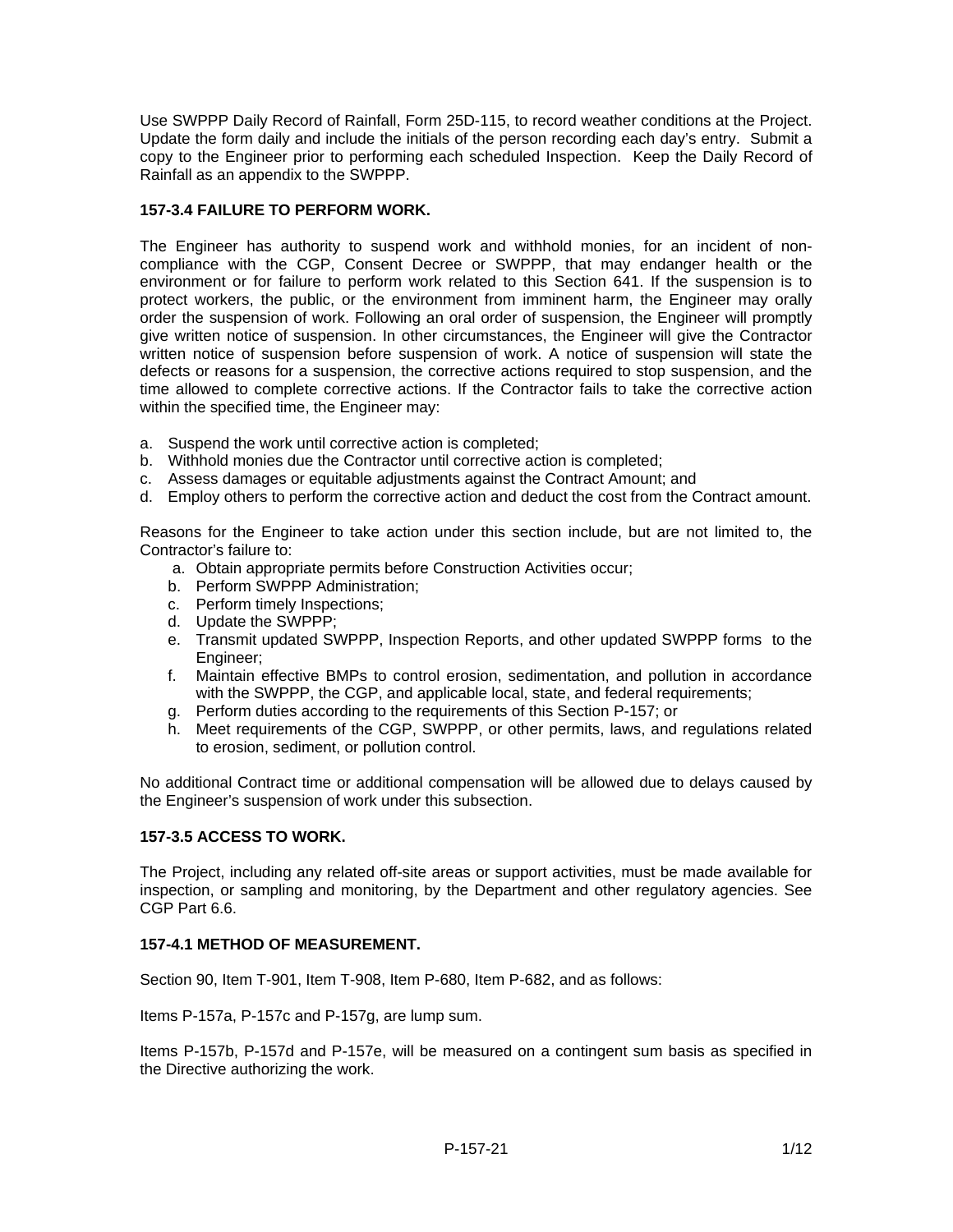Item P-157f will be measured on a contingent sum basis with withholding determined by the Department.

# **TABLE 157-1 BMP VALUES - RESERVED**

Liquidated Damages assessed according to Table 157-2 are not an adjustment to the Contract amount. These damages charges are related to Contract performance but are billed by the Department independent of the Contract amount. An amount equal to the Liquidated Damages may be withheld for unsatisfactory performance, from payment due under the Contract, until the Contractor remits payment for billed Liquidated Damages.

#### **TABLE 157-2 Version B EROSION, SEDIMENT AND POLLUTION CONTROL – LIQUIDATED DAMAGES**

| Code        | <b>Specification Subsection Number and</b><br><b>Description</b>                                                                                                                                                                                                                                                                                                                                        | <b>Deductable</b><br><b>Amount in Dollars</b> | <b>Cumulative</b><br><b>Deductable</b><br><b>Amounts in</b><br><b>Dollars</b> |
|-------------|---------------------------------------------------------------------------------------------------------------------------------------------------------------------------------------------------------------------------------------------------------------------------------------------------------------------------------------------------------------------------------------------------------|-----------------------------------------------|-------------------------------------------------------------------------------|
| a           | 157-1.4 Failure to have a qualified (AK-<br>CESCL or equivalent) Superintendent or<br><b>SWPPP Manager</b>                                                                                                                                                                                                                                                                                              | Calculated in Code<br>B or F                  |                                                                               |
| b           | Failure to meet SWPPP requirements<br>of:<br>(1) 157-2.1.a Name of SWPPP Preparer<br>and Date of Pre-Construction<br>Inspection<br>(2) Not Applicable<br>(3) 157-3.3.h Sign and Date SWPPP<br>amendments with qualified person.<br>157-2.1.d SWPPP Include approving<br>person's name and AK-CESCL<br>expiration date.<br>(4) 157-3.2 Records maintained at<br>project and made available for<br>review | \$750 per omission                            |                                                                               |
| c           | 157-2.1.c and 157-3.3.h Failure to either<br>reference a BMP manual or publication,<br>or state that no BMP manual or<br>publication was used                                                                                                                                                                                                                                                           | \$250 per omission                            |                                                                               |
| d           | 157-3.3.e Failure to stabilize a Project<br>prior to Seasonal Thaw                                                                                                                                                                                                                                                                                                                                      | \$5,000 per Project<br>per year               |                                                                               |
| е           | 157-2.1.a Failure to conduct pre-<br>construction inspections before<br><b>Construction Activities</b>                                                                                                                                                                                                                                                                                                  | \$2,000 per Project                           |                                                                               |
| $\mathbf f$ | 157-3.3 Failure to conduct and record<br><b>CGP</b> Inspections<br>157-3.3.a Personnel conducting                                                                                                                                                                                                                                                                                                       | \$750 per Inspection                          |                                                                               |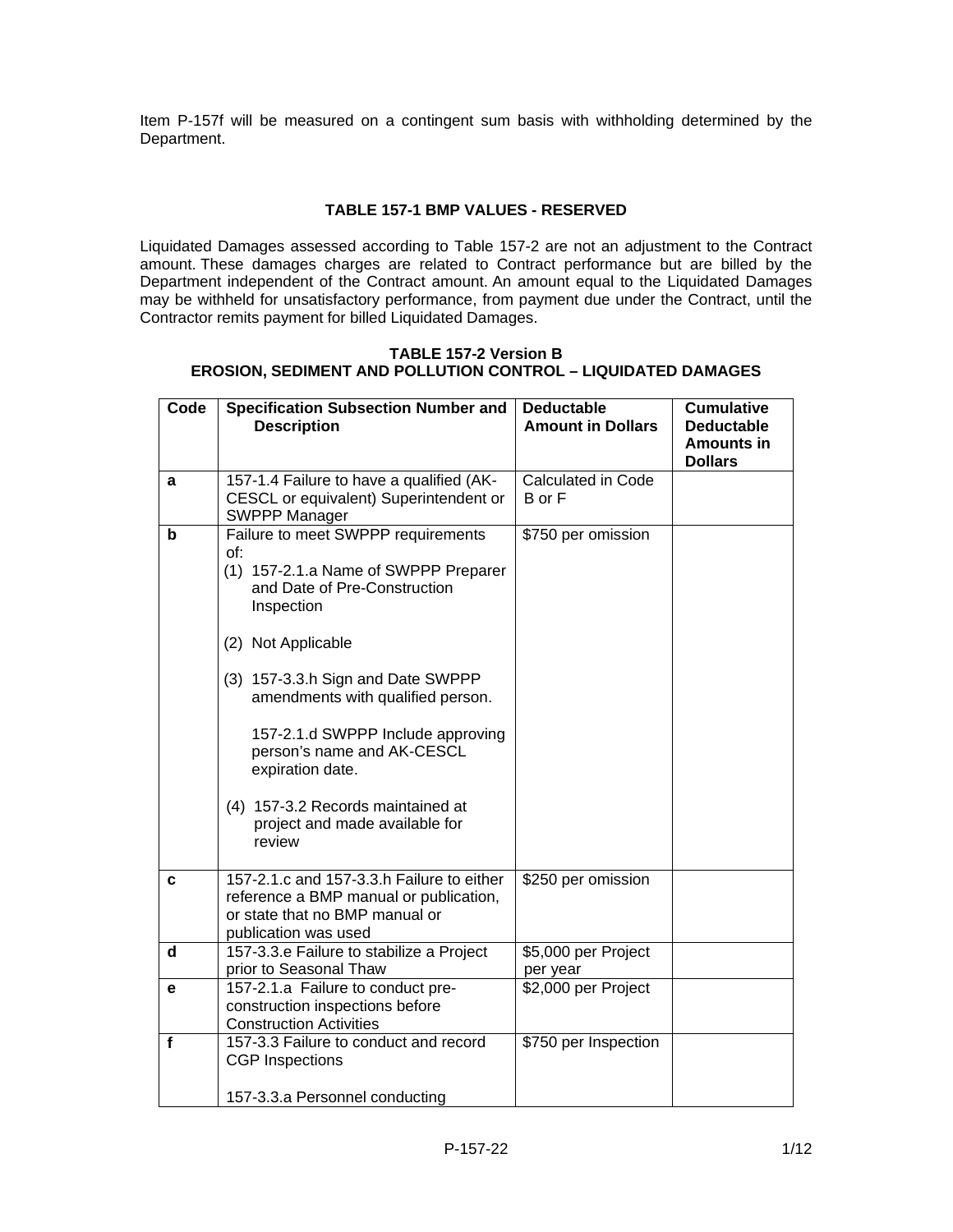|   | Inspections and Frequency<br>157-3.3.b Inspection Reports, use Form<br>25D-100, completed with all required<br>information according to the Consent<br>Decree paragraph 7.c, parts (1) through<br>(11) |                                                               |                                                                                          |
|---|--------------------------------------------------------------------------------------------------------------------------------------------------------------------------------------------------------|---------------------------------------------------------------|------------------------------------------------------------------------------------------|
| g | 157-3.1.d Failure to timely accomplish<br>BMP maintenance and/or repairs, In<br>effect until BMP maintenance and/or<br>repairs is completed.                                                           | \$500 per Project per<br>day                                  | Not to exceed<br>\$250,000 per<br>year for all<br>projects                               |
| h | 157-3.1.c Failure to provide to the<br>Engineer and ADEC a timely oral<br>endangerment report of violations or for<br>a deficient oral endangerment report                                             | \$750 for the first<br>day the report is<br>late or deficient | Additional<br>\$750 for<br>every 14 day<br>period without<br>the required<br>information |
|   | 157-3.1.c Failure to provide to the<br>Engineer and ADEC a timely written<br>endangerment report of violations or for<br>a deficient written endangerment report                                       | \$750 for the first<br>day the report is<br>late or deficient | Additional<br>\$750 for<br>every 14 day<br>period without<br>the required<br>information |

**157-5.1 BASIS OF PAYMENT.** See Subsection 157-3.4 Failure to Perform Work, for additional work and payment requirements.

**Item P-157a Erosion, Sediment and Pollution Control Administration.** At the Contract lump sum price for administration of all work under this Section. Includes, but is not limited to, SWPPP and HMCP and SPCC Plan preparation, agency fees for SWPPP reviews, SWPPP amendments, pre-construction Inspections, Inspections, monitoring, reporting, and Record keeping or copying Records related to the SWPPP and required by the CGP, and Record retention.

**Item P-157b Temporary Erosion, Sediment and Pollution Control.** At the contingent sum prices specified for all labor, supervision, material, equipment, and incidentals to install, maintain, remove and dispose of approved temporary erosion, sedimentation, and pollution control BMPs required to implement the SWPPP and SPCC Plan.

**Item P-157c Temporary Erosion, Sediment and Pollution Control.** At the Contract lump sum price for all labor, supervision, material, equipment, and incidentals to install, maintain, remove and dispose of temporary erosion, sedimentation, and pollution control BMPs identified in the SWPPP and SPCC Plan.

**Item P-157d Temporary Erosion Sediment and Pollution Control Additives.** At the contingent sum prices specified in the Directive to authorize the work, for all labor, supervision, materials, equipment, and incidentals for extra, additional, or unanticipated work, to install, maintain, remove and dispose of temporary erosion, sedimentation, and pollution control BMPs. All additional Erosion, Sediment, and Pollution Control Administration necessary due to this item will not be paid for separately but will be subsidiary to other bid items.

**Item P-157e Temporary Erosion Sediment and Pollution Control by Directive.** At the contingent sum prices specified in the Directive using time and materials to authorize the work, for all labor, supervision, materials, equipment, and incidentals to install, maintain, remove and dispose of temporary erosion, sedimentation, and pollution control BMPs. Prices for this item will by time and materials according to Subsection GCP-90-05, or by mutual agreement between the